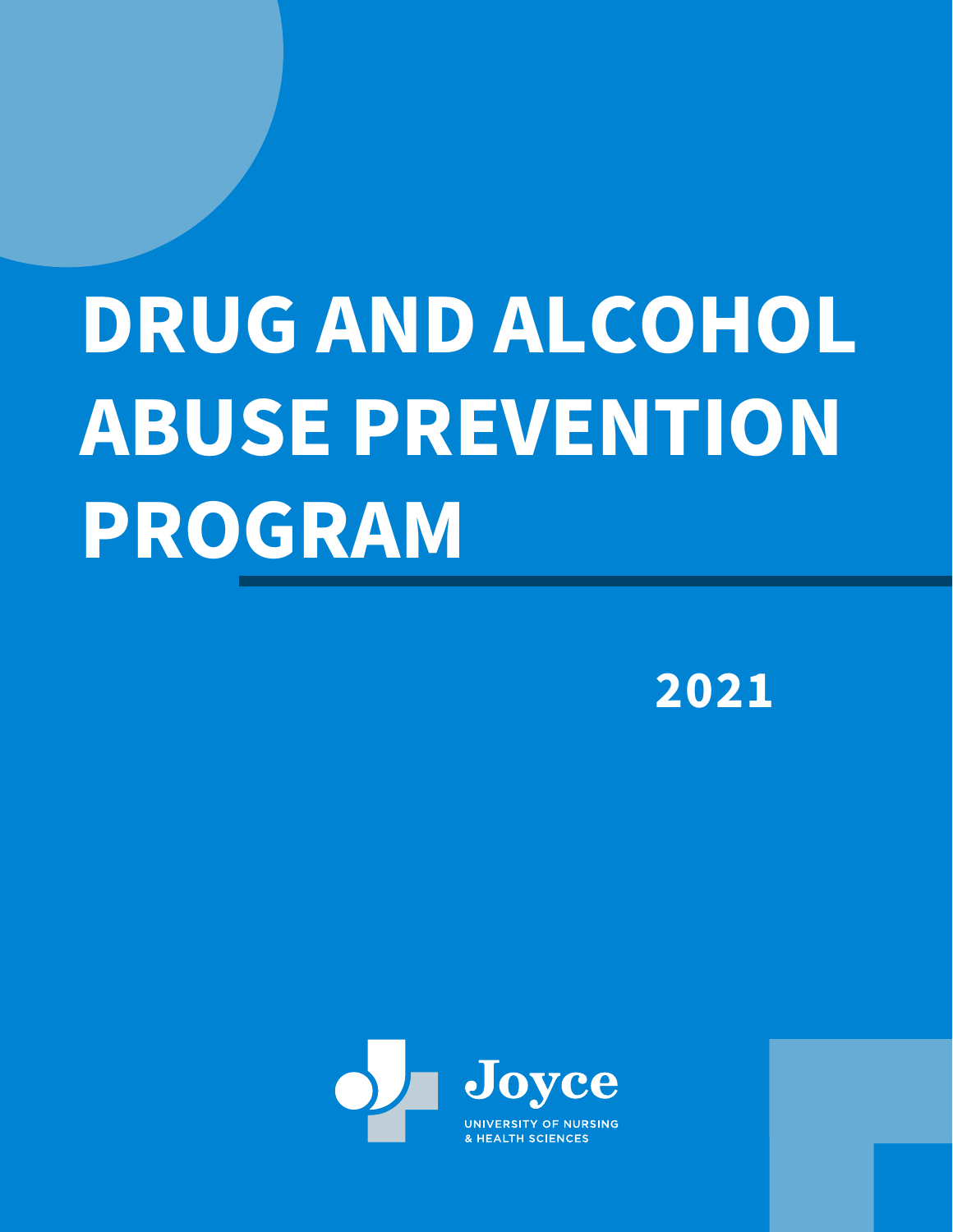# **Contents**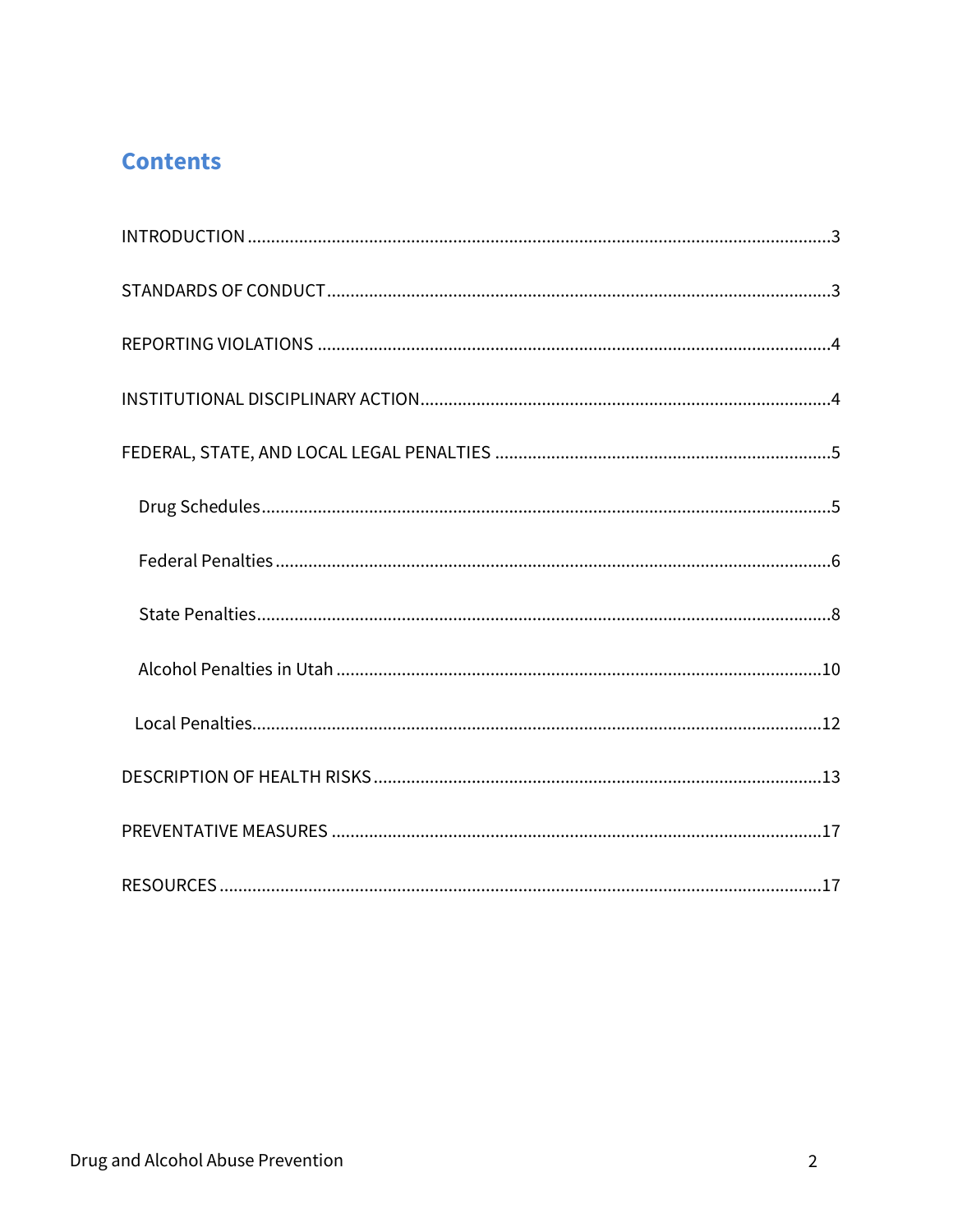# **INTRODUCTION**

<span id="page-2-1"></span><span id="page-2-0"></span>Joyce University is committed to an alcohol, tobacco, and drug-free learning and working environment, and adheres to the responsibilities set forth in applicable local, state, and federal laws. All members of the University community, visitors, and guests are required to comply.

Joyce University provides education and prevention resources related to the use of alcohol, tobacco,and other drugs. The University utilizes educational strategies to increase awareness of drug, alcohol, or tobacco use. The University reserves the right to refuse any advertising or promotional activities that focus on the consumption of alcoholic beverages, tobacco, or drugs that might encourage use or abuse.

For the benefit of our students, faculty, and staff, the University complies with the Drug-Free Workplace Act of 1988 and the Drug-Free Schools and Communities Act of 1986, as well as the State of Utah's Substance Abuse & Drug Free Workplace Policy (Rule R477-14).

In accordance with the Higher Education Opportunity Act of 2008 (HEOA), each post-secondary institution in the United States that participates in Title IV student aid programs must annually distribute, in writing, to each student and each employee, information about the Drug and Alcohol Abuse Prevention Program. Please take a few minutes to review these valuable documents. If you have any questions, faculty and staff may contact the Human Resources Office and students may contact the Director of Student Services.

# **STANDARDS OF CONDUCT**

Joyce University prohibits the unlawful manufacture, sale, distribution, dispensation, possession or use of illegal drugs or controlled substances, and the unauthorized use or abuse (e.g., being intoxicated) of alcoholby anyone on University property (including any facilities leased or used by the University) is prohibited.

The use of alcohol by anyone under 21 years of age or the abuse of alcohol by anyone at any University sponsored or supervised activity off campus is also prohibited.

Joyce University's interest in identifying violators of law and University policy is not intended to be punitive, but rather to establish clear limits of conduct for members of the campus community. The program is designedto encourage those persons habituated to drugs and/or alcoholto seek rehabilitation.

Conscientious efforts to seek such help will not jeopardize a student's academic standing or employee's job, and all information related to such efforts will be confidential. However, efforts to obtain assistance will not preclude other disciplinary action for any of the usual reasons including policy violation or unacceptable job performance. Students or employees seeking or receiving assistance are subject to all University policies and procedures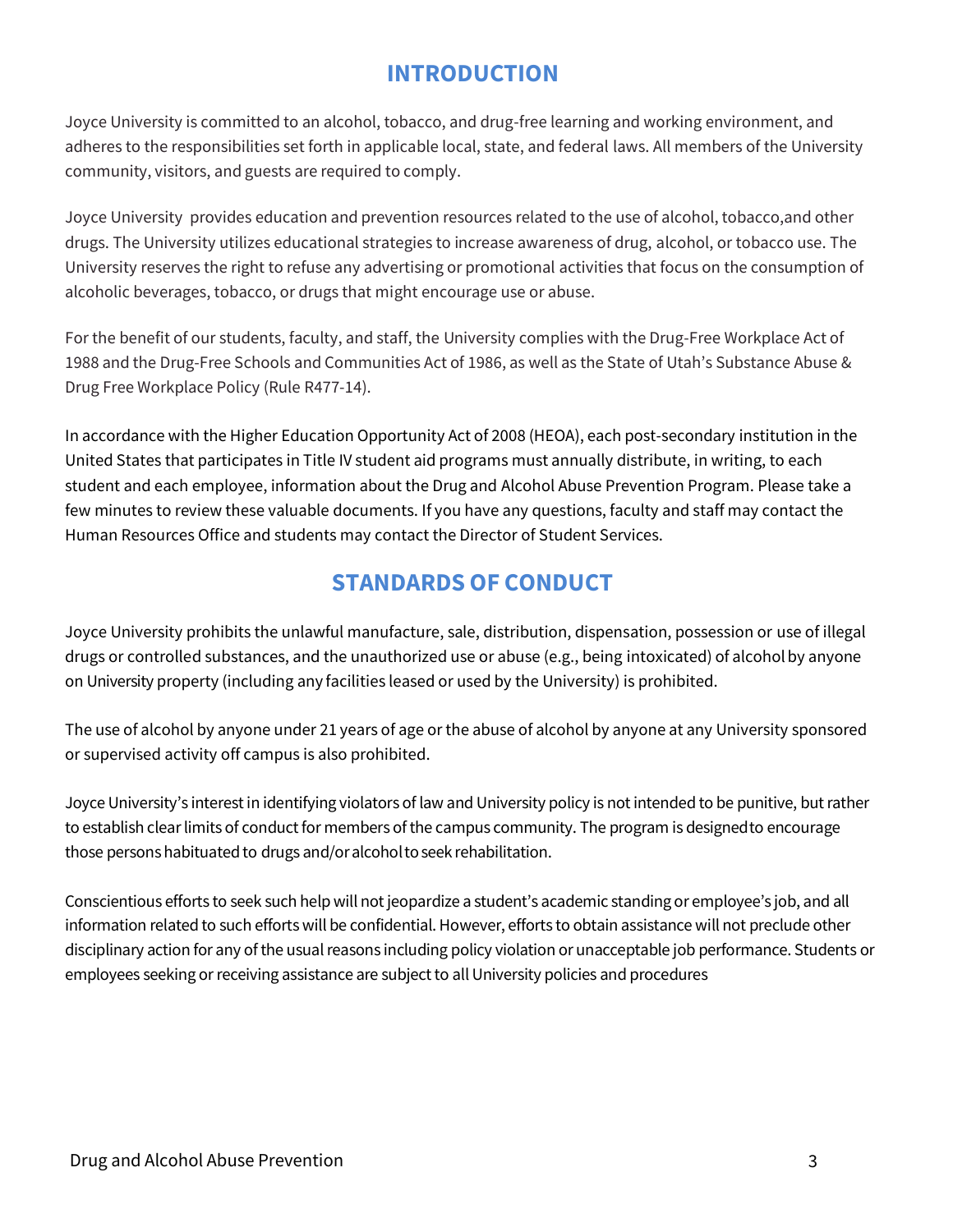# **REPORTING VIOLATIONS**

<span id="page-3-1"></span><span id="page-3-0"></span>Anyone who witnesses or has knowledge of violations of any Alcohol, Tobacco, or Other Drug Use and Awareness policies occurring on University premises or at a University-sponsored activity should contact the Human Resources office at (801) 816-8610 or the Director of Student Services at (801) 816-8605.

# **INSTITUTIONAL DISCIPLINARY ACTION**

For students or employees found in violation or suspected violation of this policy regarding drug and alcohol use, possession, manufacture or distribution, disciplinary action will be takenup to and including termination or expulsion.

- Drug testing, either random or with cause, may occur.
- Students with a positive drug test result or students refusing to submit to a drug test when asked will face disciplinary action up to and including expulsion, but may be referred to rehabilitation and otherwise accommodated as required by law.
- Employees with a positive drug test will face disciplinary action up to and including termination, but may be referred to rehabilitation and otherwise accommodated asrequired by law.
- Employees who voluntarily seek help for alcohol or drug abuse before becoming subject to discipline and/or termination under this or other policies may be allowed to use accrued paid time off or placed on unpaid leave of absence.

Joyce University is required to report for prosecution any infractions to the necessary authorities.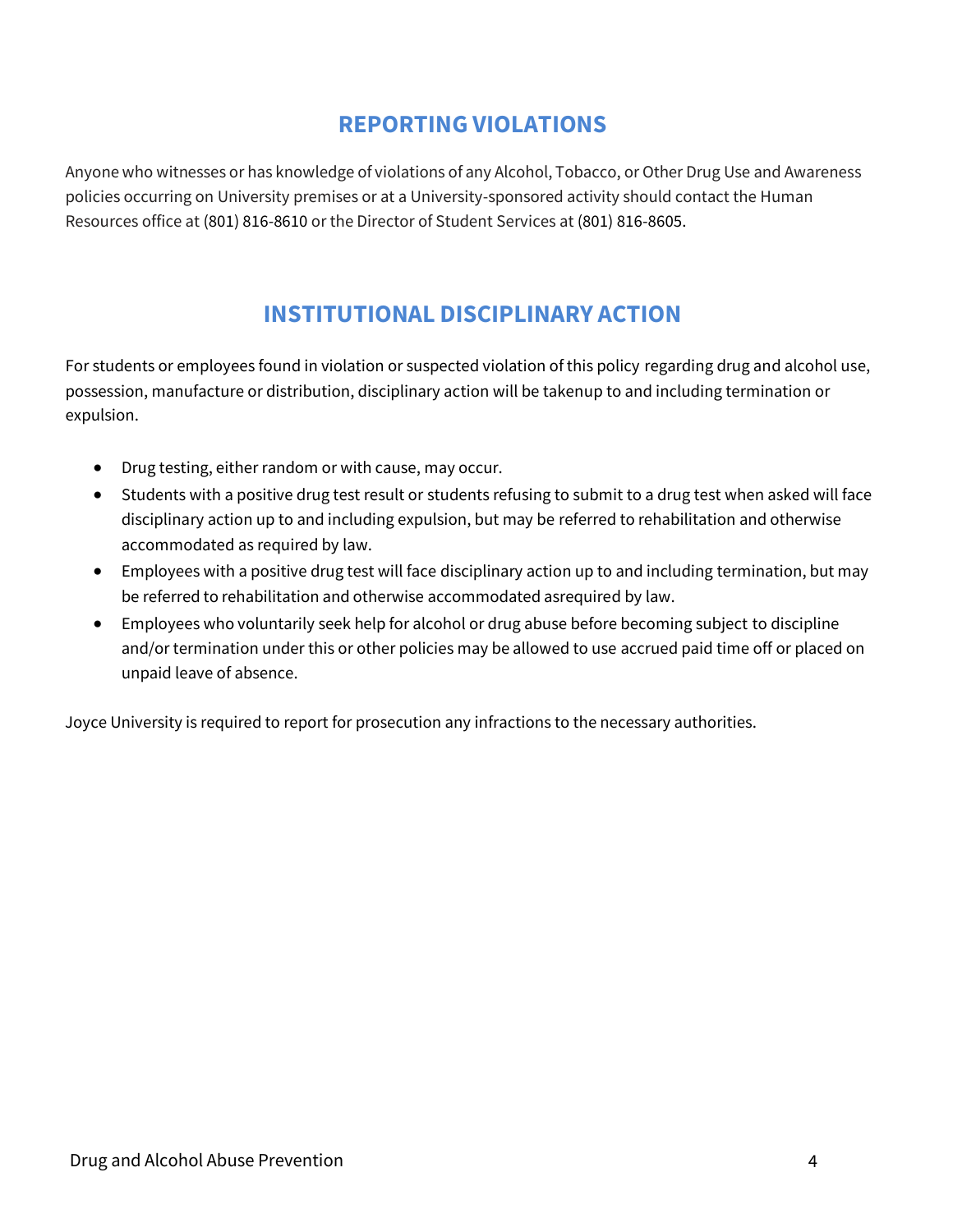# **FEDERAL, STATE, AND LOCAL LEGAL PENALTIES**

<span id="page-4-0"></span>Students andemployees at Joyce University are subject to federal, state, and local laws for the possession and distribution of illegal drugs. Federal law states that it is unlawful to possess controlled substances including marijuana, cocaine, LSD, PCP, heroin, designer drugs, etc.

#### <span id="page-4-1"></span>Drug Schedules

The Controlled Substances Act (CSA), Title II of the Comprehensive Drug Abuse Prevention and Control Act of 1970 lists a schedule of controlled substances. The following is an explanation of these schedules and the example drugs associated with each.

| <b>Drug Schedules</b> |                                                                                                                                                                                                                                                                                                                                                                                                                                                                                                       |  |  |
|-----------------------|-------------------------------------------------------------------------------------------------------------------------------------------------------------------------------------------------------------------------------------------------------------------------------------------------------------------------------------------------------------------------------------------------------------------------------------------------------------------------------------------------------|--|--|
| <b>Schedule I</b>     | Schedule I drugs, substances, or chemicals are defined as drugs with no currently accepted<br>medical use and a high potential for abuse.<br>Examples: heroin, lysergic acid diethylamide (LSD), marijuana (cannabis), ecstasy,<br>methaqualone, and peyote                                                                                                                                                                                                                                           |  |  |
| <b>Schedule II</b>    | Schedule II drugs, substances, or chemicals are defined as drugs with a high potential for abuse, with use<br>potentially leading to severe psychological or physical dependence.<br>These drugs are also considered dangerous.<br>Examples: Combination products with less than 15 milligrams of hydrocodone per dosage unit (Vicodin),<br>cocaine, methamphetamine, methadone, hydromorphone (Dilaudid), meperidine (Demerol), oxycodone<br>(OxyContin), fentanyl, Dexedrine, Adderall, and Ritalin |  |  |
| <b>Schedule III</b>   | Schedule III drugs, substances, or chemicals are defined as drugs with a moderate to low potential for<br>physical and psychological dependence. Schedule III drugs abuse potential is less than Schedule I and<br>Schedule II drugs but more than Schedule IV.<br><b>Examples:</b> Products containing less than 90 milligrams of codeine per dosage unit (Tylenol with<br>codeine), ketamine, anabolic steroids, testosterone                                                                       |  |  |
| <b>Schedule IV</b>    | Schedule IV drugs, substances, or chemicals are defined as drugs with a low potential for abuse and low risk<br>of dependence.<br>Examples: Xanax, Soma, Darvon, Darvocet, Valium, Ativan, Talwin, Ambien, Tramado                                                                                                                                                                                                                                                                                    |  |  |
| <b>Schedule V</b>     | Schedule V drugs, substances, or chemicals are defined as drugs with lower potential for abuse than<br>Schedule IV and consist of preparations containing limited quantities of certain narcotics. Schedule V<br>drugs are generally used for antidiarrheal, antitussive, andanalgesic purposes.<br>Examples: cough preparations with less than 200 milligrams of codeine or per 100 milliliters (Robitussin AC),<br>Lomotil, Motofen, Lyrica, Parepectolin                                           |  |  |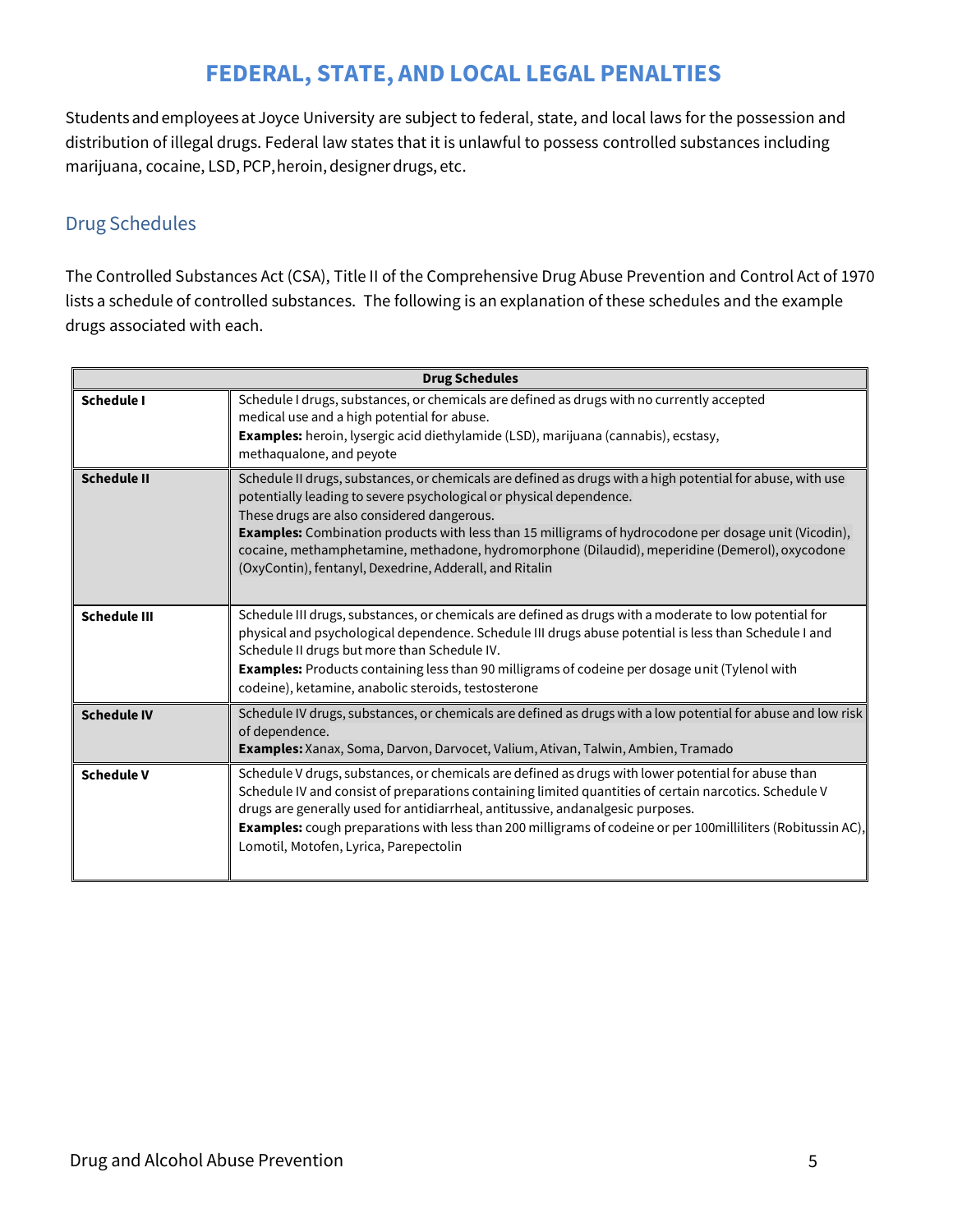## <span id="page-5-0"></span>Federal Penalties

| Federal Trafficking Penalties for Schedules I, II, III, IV, and V (except Marijuana)                                                                                                                                                                                                                                                                                                                             |                                                               |                                                                                                                                                                                                                |                                                                             |                                                                                                                                                                                                                                                                                                                                                                                                                                                                                                                                                                                         |                                   |
|------------------------------------------------------------------------------------------------------------------------------------------------------------------------------------------------------------------------------------------------------------------------------------------------------------------------------------------------------------------------------------------------------------------|---------------------------------------------------------------|----------------------------------------------------------------------------------------------------------------------------------------------------------------------------------------------------------------|-----------------------------------------------------------------------------|-----------------------------------------------------------------------------------------------------------------------------------------------------------------------------------------------------------------------------------------------------------------------------------------------------------------------------------------------------------------------------------------------------------------------------------------------------------------------------------------------------------------------------------------------------------------------------------------|-----------------------------------|
| <b>Schedule</b>                                                                                                                                                                                                                                                                                                                                                                                                  | Substance/Quantity                                            | <b>Penalty</b>                                                                                                                                                                                                 | Substance/Quantity                                                          | Penalty                                                                                                                                                                                                                                                                                                                                                                                                                                                                                                                                                                                 |                                   |
| $\mathbf{H}$                                                                                                                                                                                                                                                                                                                                                                                                     | Cocaine<br>500-4999 grams<br>mixture                          | First Offense: Not less<br>than 5 yrs. and not<br>more than 40 yrs. If<br>death or serious<br>bodily injury, not less<br>than 20 yrs. or more<br>than life.                                                    | Cocaine<br>5 kilograms or more<br>mixture                                   | First Offense: Not less than 10 yrs. and<br>not more than life. If death or serious<br>bodily injury, not less than 20 yrs. or<br>more than life. Fine of not more than<br>\$10 million if an individual,<br>\$50 million if not anindividual.<br>Second Offense: Not less than 20 yrs.,<br>and not more than life. If death or<br>serious bodily injury, life imprisonment.<br>Fine of not more than \$20 million if an<br>individual,<br>\$75 million if not anindividual.<br>2 or More Prior Offenses: Life<br>imprisonment. Fine of not more than<br>\$20 million if an individual, |                                   |
| $\rm H$                                                                                                                                                                                                                                                                                                                                                                                                          | Cocaine Base<br>28-279 grams mixture                          |                                                                                                                                                                                                                | <b>Cocaine Base</b><br>280 grams or more<br>mixture                         |                                                                                                                                                                                                                                                                                                                                                                                                                                                                                                                                                                                         |                                   |
| IV                                                                                                                                                                                                                                                                                                                                                                                                               | Fentanyl<br>40-399 grams mixture                              | Fine of not more<br>than \$5 million if an<br>individual, \$25                                                                                                                                                 | Fentanyl<br>400 grams or more<br>mixture                                    |                                                                                                                                                                                                                                                                                                                                                                                                                                                                                                                                                                                         |                                   |
| T                                                                                                                                                                                                                                                                                                                                                                                                                | Fentanyl Analogue 10-<br>99 grams mixture                     | million if not an<br>individual.<br>Second Offense: Not                                                                                                                                                        | Fentanyl Analogue<br>100 grams or more<br>mixture                           |                                                                                                                                                                                                                                                                                                                                                                                                                                                                                                                                                                                         |                                   |
| T                                                                                                                                                                                                                                                                                                                                                                                                                | Heroin<br>100-999 grams<br>mixture                            | less than 10 yrs. and<br>not more than life. If<br>death or serious<br>bodily injury, life<br>imprisonment. Fine of<br>not more than \$8<br>million if an<br>individual, \$50 million<br>if not an individual. | Heroin<br>1 kilogram or more<br>mixture                                     |                                                                                                                                                                                                                                                                                                                                                                                                                                                                                                                                                                                         |                                   |
| T                                                                                                                                                                                                                                                                                                                                                                                                                | <b>LSD</b><br>1-9 grams mixture                               |                                                                                                                                                                                                                |                                                                             | <b>LSD</b><br>10 grams or more<br>mixture                                                                                                                                                                                                                                                                                                                                                                                                                                                                                                                                               | \$75 million if not anindividual. |
| $\mathbf{II}$                                                                                                                                                                                                                                                                                                                                                                                                    | Methamphetamine5-<br>49 grams pure or<br>50-499 grams mixture |                                                                                                                                                                                                                | Methamphetamine 50<br>grams or more pure or<br>500 grams or<br>more mixture |                                                                                                                                                                                                                                                                                                                                                                                                                                                                                                                                                                                         |                                   |
| $\mathbf{H}$                                                                                                                                                                                                                                                                                                                                                                                                     | <b>PCP</b><br>10-99 grams pure or<br>100-999 grams<br>mixture |                                                                                                                                                                                                                | <b>PCP</b><br>100 grams or more<br>pure or 1 kilogram or<br>more mixture    |                                                                                                                                                                                                                                                                                                                                                                                                                                                                                                                                                                                         |                                   |
|                                                                                                                                                                                                                                                                                                                                                                                                                  |                                                               |                                                                                                                                                                                                                |                                                                             |                                                                                                                                                                                                                                                                                                                                                                                                                                                                                                                                                                                         |                                   |
| Substance/Quantity                                                                                                                                                                                                                                                                                                                                                                                               |                                                               | Penalty                                                                                                                                                                                                        |                                                                             |                                                                                                                                                                                                                                                                                                                                                                                                                                                                                                                                                                                         |                                   |
| Any Amount Of Other Schedule I & II<br>Substances<br>Any Drug Product Containing Gamma                                                                                                                                                                                                                                                                                                                           |                                                               | First Offense: Not more than 20 yrs. If death or serious bodily injury, not less than 20 yrs. or<br>more than Life. Fine \$1 million if an individual,<br>\$5 million if not an individual.                    |                                                                             |                                                                                                                                                                                                                                                                                                                                                                                                                                                                                                                                                                                         |                                   |
| Hydroxybutyric Acid<br>Flunitrazepam (Schedule IV)1<br>Gram                                                                                                                                                                                                                                                                                                                                                      |                                                               | Second Offense: Not more than 30 yrs. If death or serious bodily injury, life imprisonment.<br>Fine \$2 million if an individual, \$10 million if not an individual.                                           |                                                                             |                                                                                                                                                                                                                                                                                                                                                                                                                                                                                                                                                                                         |                                   |
| Any Amount Of Other Schedule III<br>First Offense: Not more than 10 yrs. If death or serious bodily injury, not more that 15 yrs.<br>Fine not more than \$500,000 if an individual, \$2.5 million if not an individual.<br>Drugs<br>Second Offense: Not more than 20 yrs. If death or serious injury, not more than 30 yrs.<br>Fine not more than \$1 million if an individual, \$5 million if not anindividual. |                                                               |                                                                                                                                                                                                                |                                                                             |                                                                                                                                                                                                                                                                                                                                                                                                                                                                                                                                                                                         |                                   |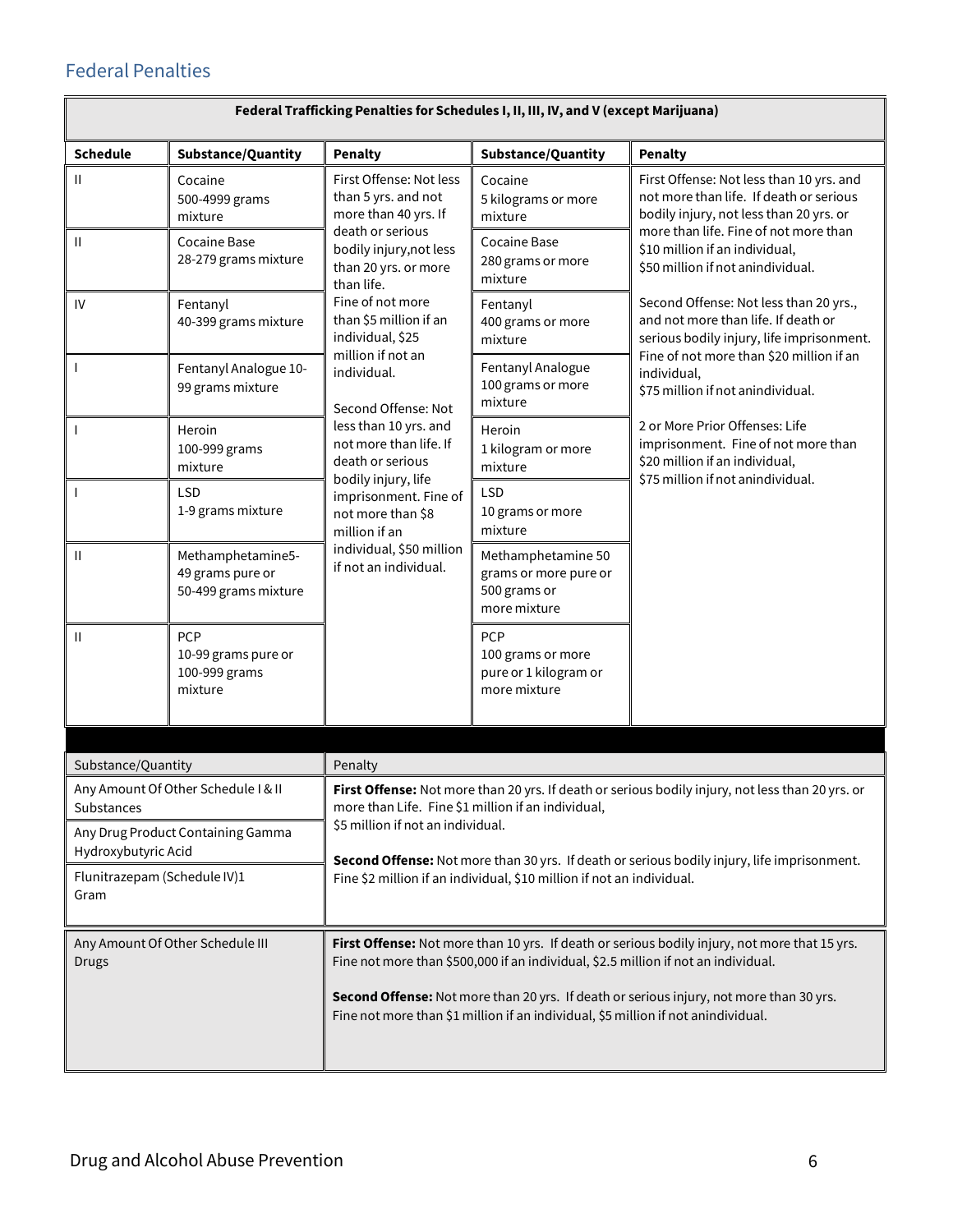| Any Amount Of All Other Schedule IV<br>Drugs (other than one gram or more of<br>Flunitrazepam) | First Offense: Not more than 5 yrs. Fine not more than \$250,000 if anindividual, \$1 million if<br>not an individual.                                                                                                                                |  |
|------------------------------------------------------------------------------------------------|-------------------------------------------------------------------------------------------------------------------------------------------------------------------------------------------------------------------------------------------------------|--|
|                                                                                                | Second Offense: Not more than 10 yrs. Fine not more than \$500,000 if an individual, \$2<br>million if other than an individual.                                                                                                                      |  |
| Any Amount Of All Schedule V Drugs                                                             | <b>First Offense:</b> Not more than 1 yr. Fine not more than \$100,000 if an individual, \$250,000 if not<br>an individual.<br>Second Offense: Not more than 4 yrs. Fine not more than \$200,000 if an individual, \$500,000<br>if not an individual. |  |

|                                                                                                | Federal Trafficking Penalties for Marijuana, Hashish and Hashish Oil, Schedule I Substances                                                                                                                                                                                                                                                                                                                                                                            |
|------------------------------------------------------------------------------------------------|------------------------------------------------------------------------------------------------------------------------------------------------------------------------------------------------------------------------------------------------------------------------------------------------------------------------------------------------------------------------------------------------------------------------------------------------------------------------|
| Marijuana<br>1,000 kilograms or more<br>marijuana mixture or 1,000 or<br>more marijuana plants | First Offense: Not less than 10 yrs. or more than life. If death or serious bodily injury, not less than 20<br>yrs., or more than life. Fine not more than \$10 million if an individual, \$50 million if other than an<br>individual.                                                                                                                                                                                                                                 |
|                                                                                                | <b>Second Offense:</b> Not less than 20 yrs. or more than life. If death or serious bodily injury, life<br>imprisonment. Fine not more than \$20 million if an individual, \$75 million if other than an individual.                                                                                                                                                                                                                                                   |
| Marijuana<br>100 to 999 kilograms<br>marijuana mixture or 100 to<br>999 marijuana plants       | <b>First Offense:</b> Not less than 5 yrs. or more than 40 yrs. If death or serious bodily injury, not less than<br>20 yrs. or more than life. Fine not more than \$5 million if an individual, \$25 million if other than an<br>individual.<br><b>Second Offense:</b> Not less than 10 yrs. or more than life. If death or serious bodily injury, life<br>imprisonment. Fine not more than \$8 million if an individual,<br>\$50 million if other than an individual. |
| Marijuana<br>50 to 99 kilograms marijuana<br>mixture,<br>50 to 99 marijuana plants             | First Offense: Not more than 20 yrs. If death or serious bodily injury, not less than 20 yrs. or more<br>than life. Fine \$1 million if an individual, \$5 million if other than an individual.<br>Second Offense: Not more than 30 yrs. If death or serious bodily injury, lifeimprisonment.                                                                                                                                                                          |
| Hashish<br>More than 10 kilograms                                                              | Fine \$2 million if an individual, \$10 million if other than an individual.                                                                                                                                                                                                                                                                                                                                                                                           |
| Hashish Oil<br>More than 1 kilogram                                                            |                                                                                                                                                                                                                                                                                                                                                                                                                                                                        |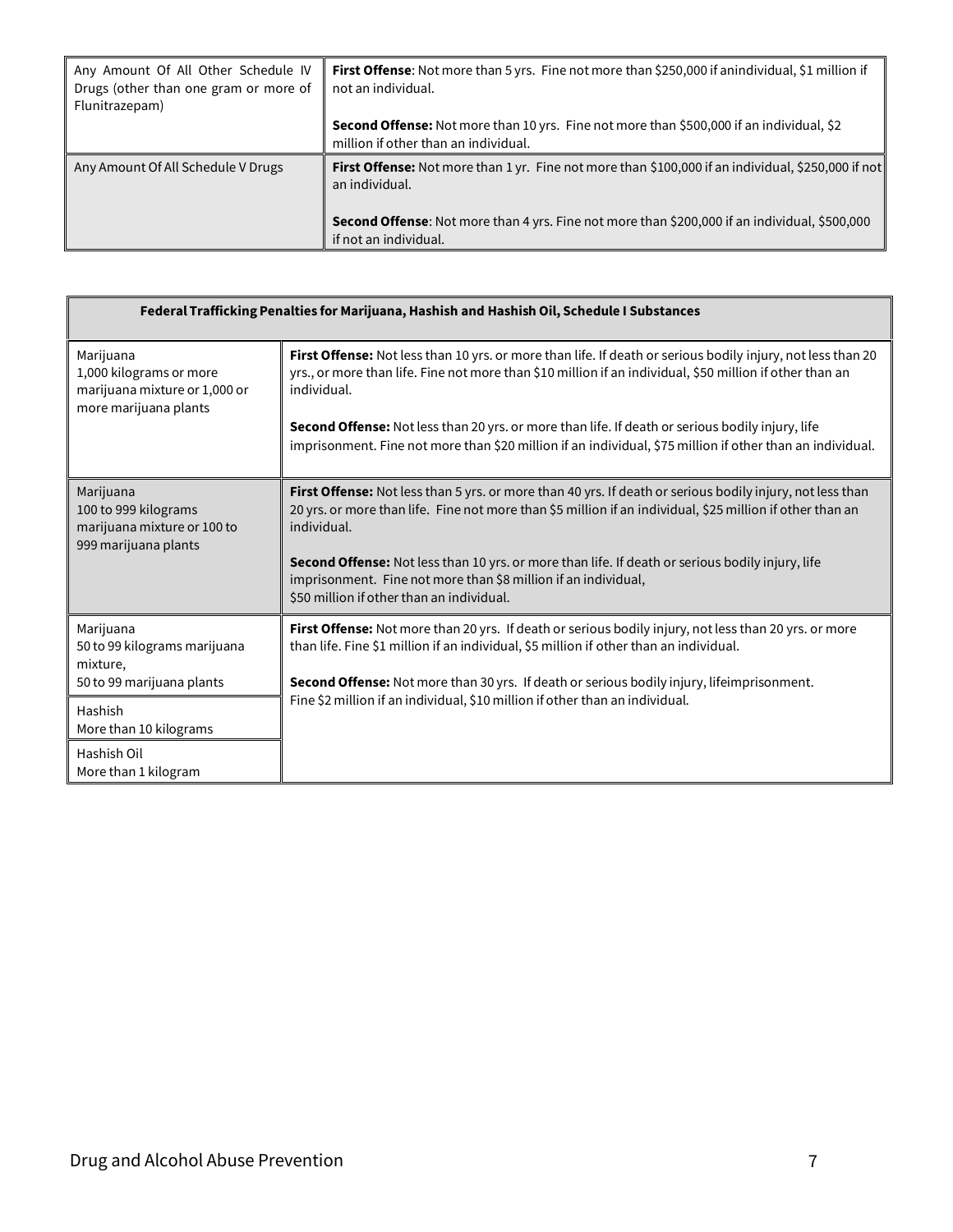| Marijuana less than 50 kilograms<br>marijuana (but doesnot include<br>50 or more marijuana | <b>First Offense:</b> Not more than 5 yrs. Fine not more than \$250,000, \$1 million if other than an<br>individual.   |
|--------------------------------------------------------------------------------------------|------------------------------------------------------------------------------------------------------------------------|
| plants regardless of weight)                                                               | <b>Second Offense:</b> Not more than 10 yrs. Fine \$500,000 if an individual, \$2 million if other than<br>individual. |
| 1 to 49 marijuana plants                                                                   |                                                                                                                        |
| Hashish<br>10 kilograms or less                                                            |                                                                                                                        |
| Hashish Oil<br>1 kilogram or less                                                          |                                                                                                                        |

#### **Other Penalties**

*Simple Possession.* It is illegal for any person to knowingly or intentionally possess a nonprescribed controlled substance. Violations are punishable *by imprisonment of up to one year and a fine of not more than \$1000 or both*.

*Drug paraphernalia*. It is unlawful for any person to sell or offer to sell any drug paraphernalia, or to use the mails or any other facility of interstate commerce to transport drug paraphernalia.The violation of this law carries a penalty of *up to three years in prison and/or a fine*. Any drug paraphernalia involved is subject to seizure and forfeiture.

#### **Note on Federal Benefits**

Any person who is convicted of any federal or state offense consisting of the distribution of controlled substances may be ineligible for any and all federal benefits for a minimum of five years for the first conviction; ten years upon a second conviction; and permanently ineligible for a third or subsequent conviction. 21 U.S.C. Section 862. "Federal benefit" includes any grant, contract, or loan provided by an agency of the U.S. or by appropriated funds of the U.S. 21 U.S.C. 862.

#### <span id="page-7-0"></span>State Penalties

| <b>Violation</b>                                                                                                                                              | <b>Controlled Substance</b><br>Category                                                | <b>Classification</b>                                                                                        | Penalty                                                                                                                                                            |
|---------------------------------------------------------------------------------------------------------------------------------------------------------------|----------------------------------------------------------------------------------------|--------------------------------------------------------------------------------------------------------------|--------------------------------------------------------------------------------------------------------------------------------------------------------------------|
| Produce, manufacture,<br>dispense, distribute, or<br>possess with the intent to<br>produce, manufacture,<br>dispense, or distribute a<br>controlled substance | Schedule I or II, a<br>controlled substance<br>analog, or Gamma<br>Hydroxybutyric Acid | First conviction:<br>Second degree<br>felony. Second or<br>subsequent<br>conviction: First<br>degree felony. | Imprisonment not less than 1 year nor more<br>than 15 years; fine not exceeding \$10,000.<br>Imprisonment not less than 5years; fine not<br>exceeding<br>\$10,000. |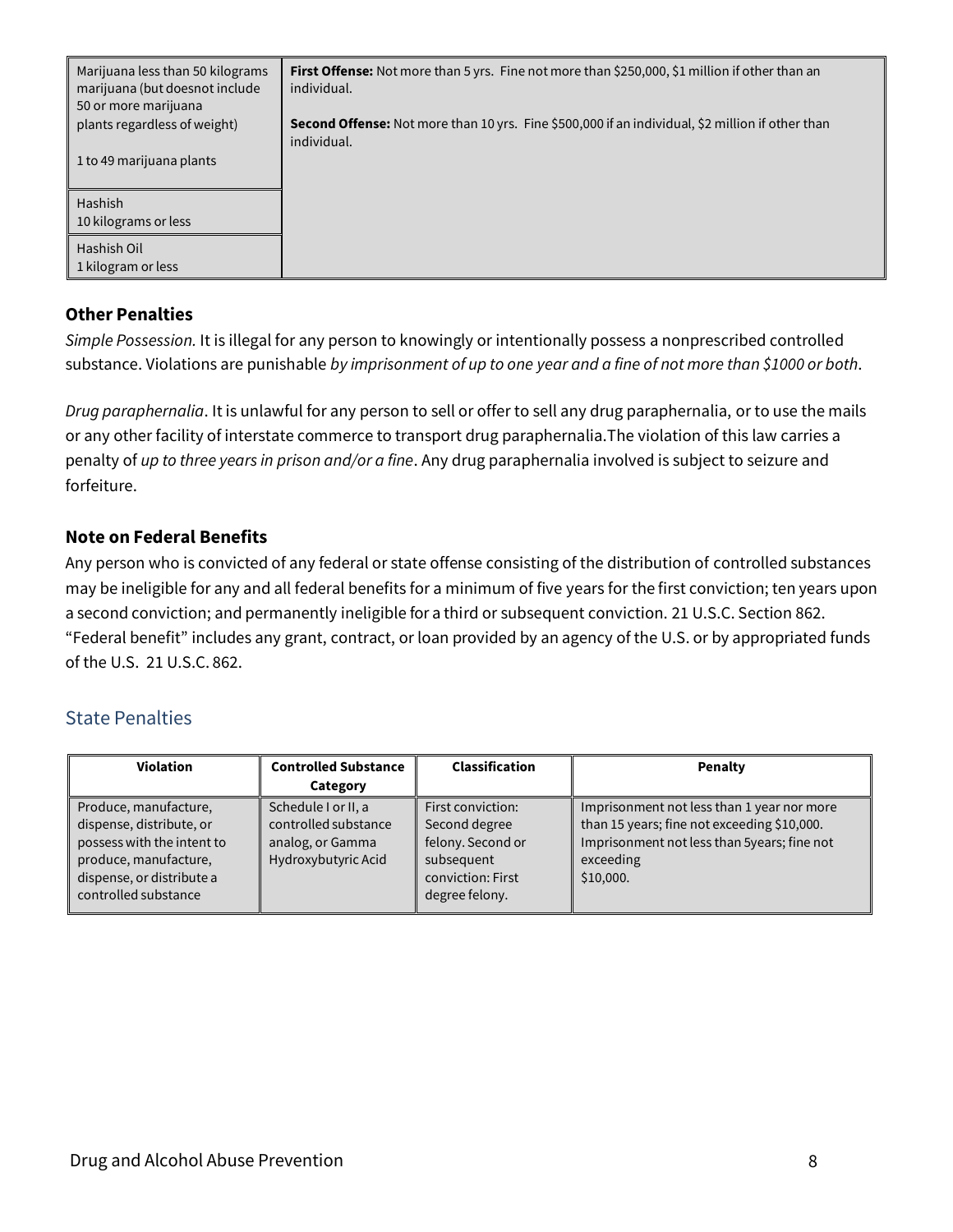<span id="page-8-0"></span>

|                                                         | Schedule III or IV, or<br>marijuana                                                                                       | First conviction: Third<br>degree felony.<br>Second or<br>subsequent<br>conviction: Second<br>degree felony.                                         | Imprisonment not more than 5 years; fine not<br>exceeding \$5,000. Imprisonment not less than 1<br>year nor more than 15 years; fine not exceeding<br>\$10,000                                                 |
|---------------------------------------------------------|---------------------------------------------------------------------------------------------------------------------------|------------------------------------------------------------------------------------------------------------------------------------------------------|----------------------------------------------------------------------------------------------------------------------------------------------------------------------------------------------------------------|
|                                                         | Schedule V                                                                                                                | First conviction: Class A<br>misdemeanor.<br>Second or<br>subsequent<br>conviction: Third<br>degree felony.                                          | Imprisonment not more than 1 year; fine not<br>exceeding \$2,500. Imprisonment not more than<br>5 years; fine not exceeding \$5,000.                                                                           |
| Unlawful possession or use of<br>a controlled substance | Marijuana (100 lbs. or<br>more)                                                                                           | First conviction:<br>Second degree<br>felony.<br>Second or<br>subsequent<br>conviction: First<br>degree felony.                                      | Imprisonment not less than 1 year nor more than<br>15 years; fine not exceeding \$10,000.<br>Imprisonment not less than 5years; fine not<br>exceeding<br>\$10,000.                                             |
|                                                         | Schedule I or II,<br>marijuana (if more<br>than 16 oz but less<br>than 100 lbs.), or a<br>controlled substance<br>analog  | First conviction: Third<br>degree felony Second<br>or subsequent<br>conviction: Second<br>degree felony.                                             | Second or subsequent conviction: Second degree<br>felony.<br>Imprisonment not less than 1 year nor more than<br>15 years; fine not exceeding \$10,000.                                                         |
|                                                         | Marijuana (if not in<br>the form of an<br>extracted resin, and<br>the amount is more<br>than 1 oz but less<br>than 16 oz) | First conviction: ClassA<br>misdemeanor.<br>Second or<br>subsequent<br>conviction: Third<br>degree felony.                                           | Imprisonment not more than 1 year; fine not<br>exceeding \$2,500. Imprisonment not more than<br>5 years; fine not exceeding \$5,000.                                                                           |
|                                                         | All other controlled<br>substances (including<br>less than 1 oz of<br>marijuana)                                          | First conviction: ClassB<br>misdemeanor.<br>Second conviction:<br>Class A misdemeanor.<br>Third or subsequent<br>conviction: Third<br>degree felony. | Imprisonment not more than 6months; fine<br>not exceeding<br>\$1,000. Imprisonment not morethan 1 year; fine<br>not exceeding<br>\$2,500. Imprisonment not morethan 5 years;<br>fine not exceeding<br>\$5,000. |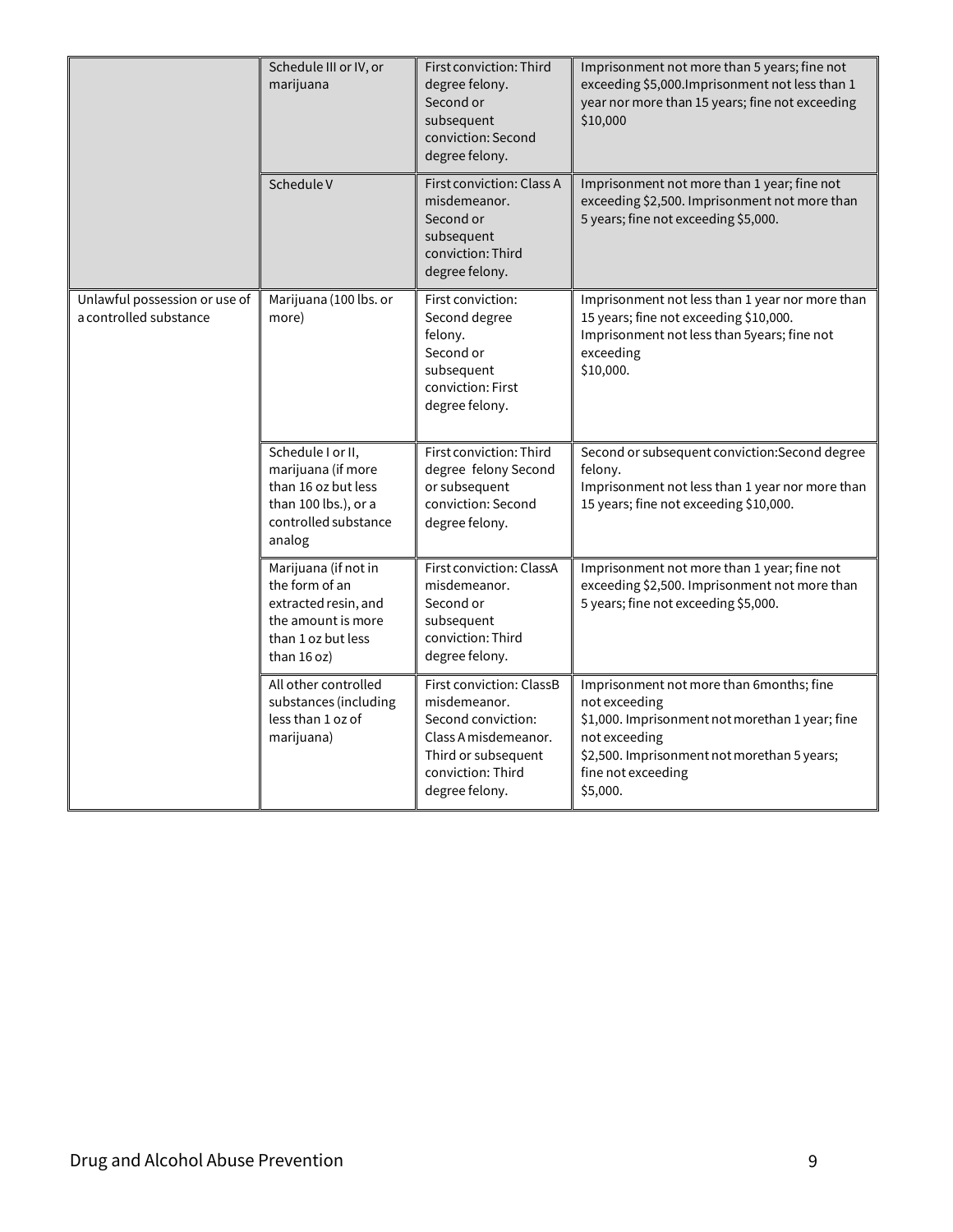## Alcohol Penalties in Utah

The Utah Alcoholic Beverage Control Act regulates alcohol use. The chart below contains a summary of major infractions and associated penalties but is not comprehensive.

| <b>CATEGORY &amp; VIOLATION</b>                                                                                                                                                                          | <b>CLASSIFICATION</b>                                                                                                                        | PENALTY (Utah Code Ann. §§ 76-3-<br>204, 301)                                                                                                                                                                                |
|----------------------------------------------------------------------------------------------------------------------------------------------------------------------------------------------------------|----------------------------------------------------------------------------------------------------------------------------------------------|------------------------------------------------------------------------------------------------------------------------------------------------------------------------------------------------------------------------------|
| <b>MINORS</b>                                                                                                                                                                                            |                                                                                                                                              |                                                                                                                                                                                                                              |
| Possession, purchase, attempt to<br>purchase (by themselves or<br>soliciting another), consumption, or<br>having measurable levels of<br>alcohol in their body by a person<br>less than 21 years of age. | Class B misdemeanor.                                                                                                                         | Imprisonment not more than 6 months; fine not<br>exceeding \$1,000.                                                                                                                                                          |
| Selling, offering to sell, or giving<br>alcoholic products to persons less<br>than 21 years of age.                                                                                                      | Class A misdemeanor if the person<br>who furnishes the alcohol knows<br>the recipient is a minor.                                            | Imprisonment not more than 1 year; fine not<br>exceeding \$2,500.                                                                                                                                                            |
|                                                                                                                                                                                                          | Class B misdemeanor negligently or<br>recklessly failing to determine the<br>age of the recipient.                                           | Imprisonment not more than 6 months; fine not<br>exceeding \$1,000.                                                                                                                                                          |
| Unlawful use of proof of age to<br>procure an alcoholic product, gain<br>admittance to a restricted area, or<br>obtain employment otherwise<br>prohibited by the Alcoholic Beverage<br>Control Act.      | Class B misdemeanor for a first<br>offense.                                                                                                  | Imprisonment not more than 6<br>months; fine not exceeding \$1,000.                                                                                                                                                          |
|                                                                                                                                                                                                          | Class A misdemeanor for a second<br>offense Class A misdemeanor, with<br>certain additional penalties, for a<br>third or subsequent offense. | Imprisonment not more than oneyear; fine not<br>exceeding \$2,500. Imprisonment not more than 1<br>year; fine not exceeding \$5,000.                                                                                         |
|                                                                                                                                                                                                          |                                                                                                                                              | The court may also impose substance abuse<br>treatment, an educational series, community<br>service, fees for restitution and treatment costs,<br>defensive drivereducation courses, or a<br>combination of these penalties. |

| <b>CONSUMPTION IN PUBLIC PLACES</b>                                                                                                                                                                                                                                                                                                                               |                      |                                                                  |  |
|-------------------------------------------------------------------------------------------------------------------------------------------------------------------------------------------------------------------------------------------------------------------------------------------------------------------------------------------------------------------|----------------------|------------------------------------------------------------------|--|
| Drinking liquor in a public building,<br>park, or stadium.                                                                                                                                                                                                                                                                                                        | Class C misdemeanor. | Imprisonment not more than 90 days; fine not<br>exceeding \$750. |  |
| <b>INTOXICATION</b>                                                                                                                                                                                                                                                                                                                                               |                      |                                                                  |  |
| A person is guilty of intoxication if the<br>person is under the influence of<br>alcohol, a controlled substance, or<br>any substance having the property of<br>releasing toxic vapors, to a degree<br>that the person may endanger the<br>person or another, in a public place or<br>in a private place where the person<br>unreasonably disturbs other persons. | Class C misdemeanor. | Imprisonment not more than 90 days; fine not<br>exceeding \$750. |  |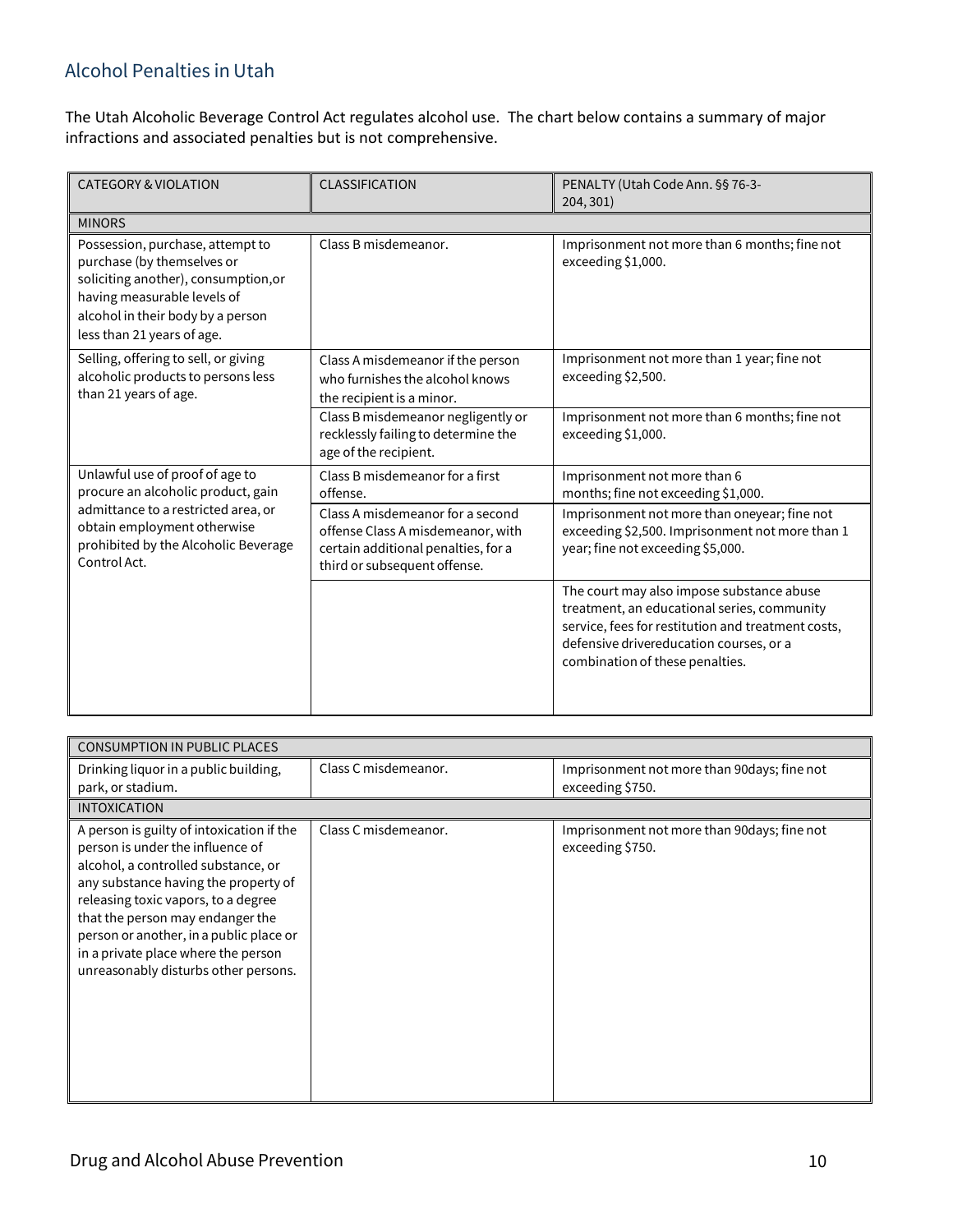| UNLAWFULLY PERMITTING INTOXICATION                                                                                                                                                                                                                                                                                                                          |                                                                                                                  |                                                                                                                                          |  |  |
|-------------------------------------------------------------------------------------------------------------------------------------------------------------------------------------------------------------------------------------------------------------------------------------------------------------------------------------------------------------|------------------------------------------------------------------------------------------------------------------|------------------------------------------------------------------------------------------------------------------------------------------|--|--|
| No person shall permit anyone to<br>become intoxicated as described<br>above, in any premises of which the<br>person is the owner, tenant, or<br>occupant, in a chartered bus or limo<br>of which the person is the owner or<br>operator, or permit an intoxicated<br>person to further consume any<br>alcoholic product on the premises.                   | Class C misdemeanor.                                                                                             | Imprisonment not more than 90days; fine not<br>exceeding \$750.                                                                          |  |  |
| UNLAWFUL SALE OR SUPPLY TO INTOXICATED PERSONS                                                                                                                                                                                                                                                                                                              |                                                                                                                  |                                                                                                                                          |  |  |
| A person may not sell, offer to sell, or<br>furnish any alcoholic product toany<br>person who is actually or apparently<br>intoxicated, or to any person who,<br>given the circumstances, the person<br>knows or should know is intoxicated.                                                                                                                | Class B misdemeanor if committed<br>negligently or recklessly.<br>Class A misdemeanor if committed<br>knowingly. | Imprisonment not more than 6 months; fine not<br>exceeding \$1,000.<br>Imprisonment not more than 1 year; fine not<br>exceeding \$2,500. |  |  |
| A person may not purchase an<br>alcoholic product if the person is<br>intoxicated.                                                                                                                                                                                                                                                                          | Class B misdemeanor.                                                                                             | Imprisonment not more than 6 months; fine not<br>exceeding \$1,000.                                                                      |  |  |
|                                                                                                                                                                                                                                                                                                                                                             | UNLAWFUL TRANSFER OF IDENTIFICATION CARD/UNLAWFUL PURCHASE BY AN INTOXICATED PERSON                              |                                                                                                                                          |  |  |
| It is unlawful for the owner of an<br>identification card to transfer or loan<br>the card to any other person in order<br>to help that person: (1) Procure<br>alcoholic products, (2) gain<br>admittance to a place where alcohol<br>is consumed or sold, or (3) to obtain<br>any employment that requires the<br>employee to handle alcoholic<br>products. | Class B misdemeanor.                                                                                             | Imprisonment not more than 6 months; fine not<br>exceeding \$1,000.                                                                      |  |  |
| UTAH PENALTIES FOR DRIVING UNDER THE INFLUENCE                                                                                                                                                                                                                                                                                                              |                                                                                                                  |                                                                                                                                          |  |  |
| <b>OPEN CONTAINERS</b>                                                                                                                                                                                                                                                                                                                                      |                                                                                                                  |                                                                                                                                          |  |  |
| A person may not drink any alcoholic<br>beverage while in a motorvehicle,<br>whether that vehicle is<br>moving, stopped, or parked, on any<br>highway 2 or waters of the state.                                                                                                                                                                             | Class C misdemeanor.                                                                                             | Imprisonment not more than 90days; fine not<br>exceeding \$750.                                                                          |  |  |
| A person may not keep, carry,<br>transport, or possess in the<br>passenger compartment of a<br>vehicle any container of an<br>alcoholic beverage that has been<br>opened, its seal broken, or its<br>contents partially consumed when the<br>vehicle is on any highway or waters of<br>the state.                                                           | Class C misdemeanor.                                                                                             | Imprisonment not more than 90days; fine not<br>exceeding \$750.                                                                          |  |  |

DUI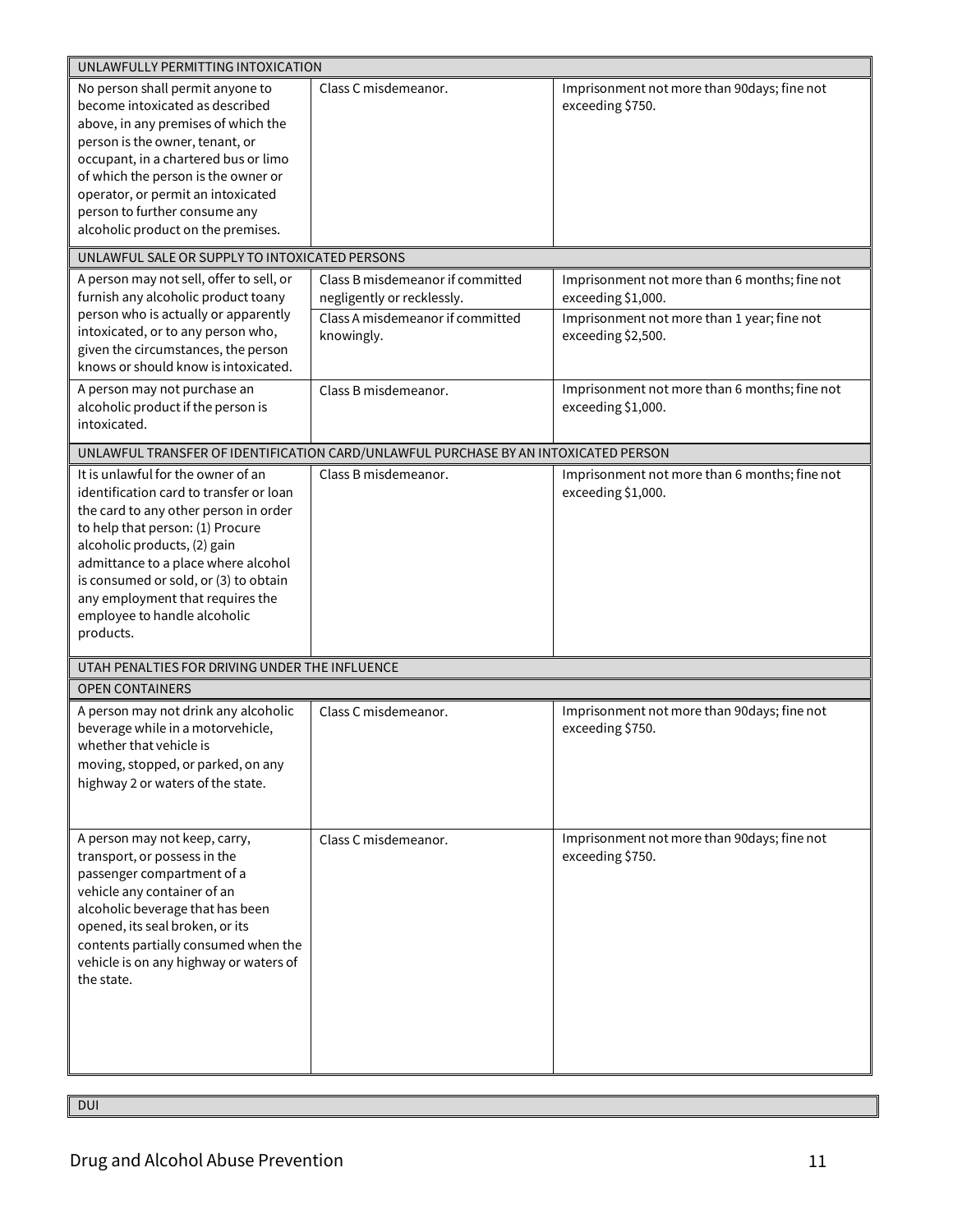| It is unlawful for any person to<br>operate or be in actual physical<br>control of a vehicle within this state if<br>the person's blood or breath alcohol<br>level is above a concentration of .08<br>gm or greater, or if a person is under<br>the influence of alcohol and/or other<br>drugs to a degree which renders the<br>person incapable of safely operating a<br>vehicle. | Class B misdemeanor for a first or<br>second offense.<br>Third degree felony for a third or<br>subsequent offense.                                                                                               | Imprisonment not more than 6 months; fine not<br>exceeding \$1,000.<br>Imprisonment not more than 5 years; fine not<br>exceeding \$5,000.                      |
|------------------------------------------------------------------------------------------------------------------------------------------------------------------------------------------------------------------------------------------------------------------------------------------------------------------------------------------------------------------------------------|------------------------------------------------------------------------------------------------------------------------------------------------------------------------------------------------------------------|----------------------------------------------------------------------------------------------------------------------------------------------------------------|
| NEGLIGENT DUI with INJURY                                                                                                                                                                                                                                                                                                                                                          |                                                                                                                                                                                                                  |                                                                                                                                                                |
| The penalties for a DUI are stricter<br>when bodily injury is inflicted upon<br>another person.                                                                                                                                                                                                                                                                                    | Class A misdemeanor for a first or<br>second offense if under age 21 with a<br>passenger under age 18 or if<br>transporting a passenger under age16<br>Third degree felony for a third<br>or subsequent offense. | Imprisonment not more than 1 year; fine not<br>exceeding \$2,500. Imprisonment not more than 5<br>years; fine not exceeding \$5,000.                           |
| <b>AUTOMOBILE HOMICIDE</b>                                                                                                                                                                                                                                                                                                                                                         |                                                                                                                                                                                                                  |                                                                                                                                                                |
| Automobile homicide occurs when a<br>person operates a motor vehicle in a<br>negligent manner causing the death<br>of another and either has a blood or<br>breath alcohol concentration of .08<br>gm or is under the influence of alcohol<br>and/or anydrug that renders a person<br>incapable of safely operating a<br>vehicle.                                                   | Third degree felony Second degree<br>felony if subsequent to a previous DUI<br>conviction or if the behavior is found<br>to be "criminally negligent"                                                            | Imprisonment not more than 5 years; fine not<br>exceeding \$5,000. Imprisonment not less than 1<br>yearnor more than 15 years; fine not exceeding<br>\$10,000. |

#### <span id="page-11-0"></span>Local Penalties

City and county regulations adhere to the standards and penalties as outlined in the Controlled Substance Act and the Utah Controlled Substance Act.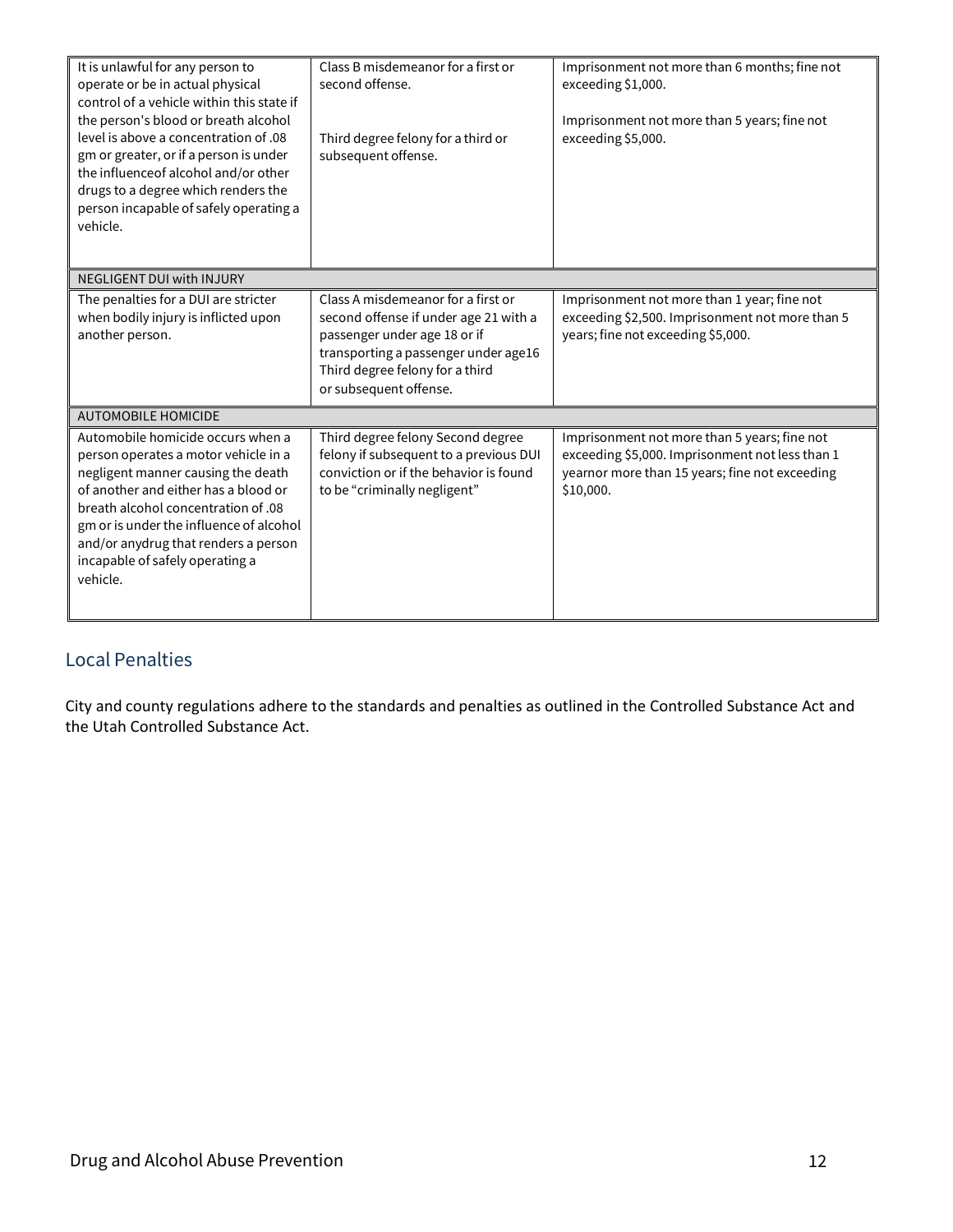# DESCRIPTION OF HEALTH RISKS

<span id="page-12-0"></span>Below is information regarding the health risks generally associated with drug and alcohol use and abuse.

| <b>Narcotics</b>                                                  | <b>Trade</b><br><b>Names</b> | <b>Physical</b><br><b>Dependence</b> | Psychological<br><b>Dependence</b> | <b>Effects</b>                                                                              | <b>Symptoms of</b><br>Withdrawal                                                   | <b>Overdose orAbuse</b>                                                                         |
|-------------------------------------------------------------------|------------------------------|--------------------------------------|------------------------------------|---------------------------------------------------------------------------------------------|------------------------------------------------------------------------------------|-------------------------------------------------------------------------------------------------|
| Opium<br>Morphine<br>Codeine Heroin<br>Methadone<br>(Others also) |                              | High                                 | High                               | Euphoria<br><b>Drowsiness</b><br>Respiration<br>distress<br>Constricted<br>pupils<br>nausea | Slow, shallow<br>breathing<br>Clammy skin<br>Convulsions<br>Coma<br>Possible death | Watery eyesRunny nose<br>Yawning Loss of appetite<br>IrritabilityTremors Panic<br>Nausea Chills |
| <b>Depressants</b>                                                | <b>Trade</b><br><b>Names</b> | Physical<br><b>Dependence</b>        | Psychological<br><b>Dependence</b> | <b>Effects</b>                                                                              | <b>Symptoms of</b><br>Withdrawal                                                   | <b>Overdose or Abuse</b>                                                                        |
| Chloralhydrate<br><b>Barbiturates</b>                             | Notec<br>Amytal,             | Moderate<br>High                     | Moderate<br>High                   | slurred speech,<br>disorientation<br>drunken                                                | Shallow<br>breathing,<br>Clammy skin,                                              | Anxiety, Insomnia, Tremors,<br>Delirium, Convulsions,<br>Possible death                         |
| Benzodiazepines                                                   | Butisol,<br>Seconal          |                                      |                                    | behavior                                                                                    | Dilated pupils<br>Weak, rapid<br>pulse                                             |                                                                                                 |
| Methaqualone                                                      | Ativan,<br>Valium            | Low                                  | Low                                |                                                                                             | Coma<br>Possible death                                                             |                                                                                                 |
| Others                                                            | Et al                        | High                                 | High                               |                                                                                             |                                                                                    |                                                                                                 |
|                                                                   | Quaalude                     | Moderate                             | Moderate                           |                                                                                             |                                                                                    |                                                                                                 |
| <b>Stimulants</b>                                                 | <b>Trade</b><br><b>Names</b> | <b>Physical</b><br><b>Dependence</b> | Psychological<br><b>Dependence</b> | <b>Effects</b>                                                                              | <b>Symptoms of</b><br>Withdrawal                                                   | <b>Overdose or Abuse</b>                                                                        |
| Cocaine                                                           | Coke, Crack<br>Snow, Flake   | Possible for<br>all stimulants       | High                               | Alertness,<br>Excitation,<br>Euphoria,                                                      | Agitation, Increasein<br>body temp,<br>Hallucinations,                             | Apathy, Irritability,<br>Depression, Disorientation<br>Long periods                             |
| Amphetamines                                                      | Dexedrine,<br>et al          |                                      | High                               | Insomnia,<br>Loss of<br>appetite,                                                           | Convulsions, Possible<br>death                                                     | of sleep                                                                                        |
| Methylphenidate                                                   | Ritalin                      |                                      | Moderate                           | Increased pulse<br>and blood                                                                |                                                                                    |                                                                                                 |
| Others                                                            | Cylert, et al                |                                      | High                               | pressure                                                                                    |                                                                                    |                                                                                                 |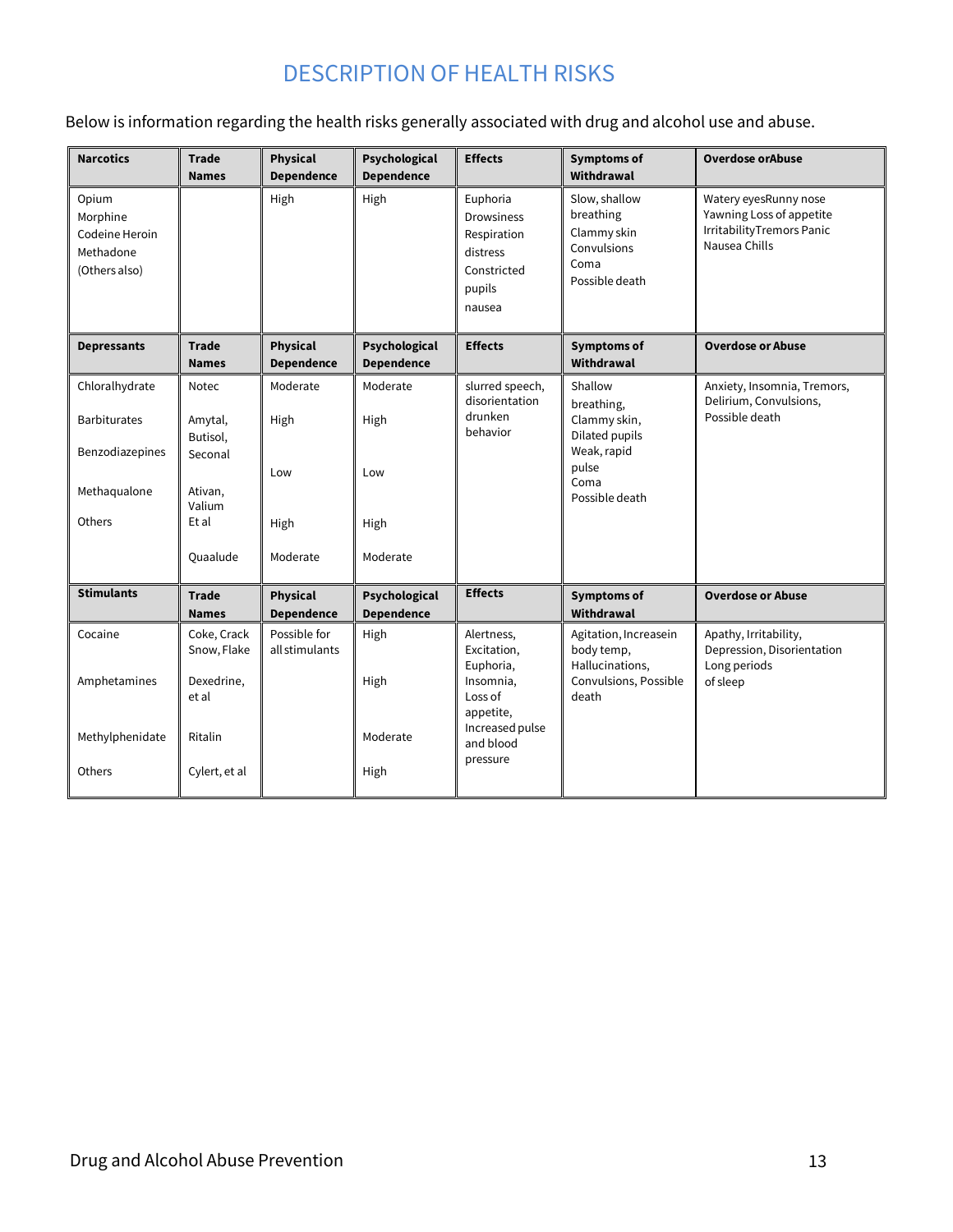| <b>Hallucinogens</b>    | <b>Trade</b><br><b>Names</b> | <b>Physical</b><br><b>Dependence</b> | Psychological<br><b>Dependence</b> | <b>Effects</b>                                                           | Symptoms of<br>Withdrawal                                                                                                                                         | <b>Overdose or Abuse</b>                                                                      |
|-------------------------|------------------------------|--------------------------------------|------------------------------------|--------------------------------------------------------------------------|-------------------------------------------------------------------------------------------------------------------------------------------------------------------|-----------------------------------------------------------------------------------------------|
| <b>LSD</b>              | Acid                         | None                                 | Unknown                            | Illusions,<br>Hallucination                                              | Psychosis<br>Fatigue,                                                                                                                                             | Insomnia, Hyperactive<br>occasionally                                                         |
| Mescaline               | Peyote                       | None                                 | Unknown                            | Euphoria<br>Increased                                                    | Paranoia,                                                                                                                                                         |                                                                                               |
| Marijuana, THC,<br>Hash | Pot, Grass<br>Reefer         | Unknown                              | Moderate                           | appetite                                                                 | Possible death<br>with LSD                                                                                                                                        |                                                                                               |
| <b>Alcohol</b>          | <b>Trade</b><br><b>Names</b> | <b>Physical</b><br><b>Dependence</b> | Psychological<br><b>Dependence</b> | <b>Effects</b>                                                           | Symptoms of<br>Withdrawal                                                                                                                                         | <b>Overdose or Abuse</b>                                                                      |
| Beer<br>Wine<br>Liquor  |                              | Moderate                             | Moderate                           | Change moods<br>or behavior,<br>impaired<br>coordination<br>and thinking | Range from mild<br>anxiety and<br>shakiness to<br>severe<br>complications,<br>such as seizures<br>and delirium<br>tremens (also<br>called DTs),<br>possible death | Liver damage, psychotic behavior,<br>increased risk of cancer, high blood<br>pressure, stroke |

## **Alcohol**

Ethyl alcohol, the form of alcohol found in beer, wine, and liquor, is a psychoactive drug. It is classified as a central nervous system depressant, although its effects are often misinterpreted as stimulating. Low doses of alcohol significantly impair the judgment and coordination required to safely operate a motor vehicle. Moderate to high doses cause marked impairments in higher mental functions and alter a person's ability to learn and remember information. Very high doses can cause respiratory depression and death. About one in 10 people will find it difficult to control consumption, will have continuing problems associated with alcohol use and will develop the diseaseofalcoholism.Eventhosewho do not eventually develop alcoholism can experience and/or cause considerable harm to themselves, others, andthecommunity. Individuals with a family history of chemical dependency face a higher chance of developing alcoholism or other forms of drug addiction. Women who drink alcohol during pregnancy may give birth to infants with fetal alcohol syndrome. These infants have irreversible physical abnormalities and mental retardation. In addition, alcohol use has been found to be significantly related to the transmission of HIV and other sexually transmitted infections, unplanned pregnancy, fighting, assaults, vandalism, and the incidence of acquaintance rape andother crimes.

## **Stimulants**

Drugs included in this classification include cocaine (e.g., coke, crack), methamphetamine, Ritalin/Adderall, amphetamines (speed), high doses of caffeine and other stimulants. Cocaine has been known to cause sudden death by causing the heart tobeat inan abnormal rhythm resultingina heart attack. The heart attack can be sudden and unexpected and can occur at any time when a person is using cocaine. Stimulants can cause a person to become emaciated, resulting from an increase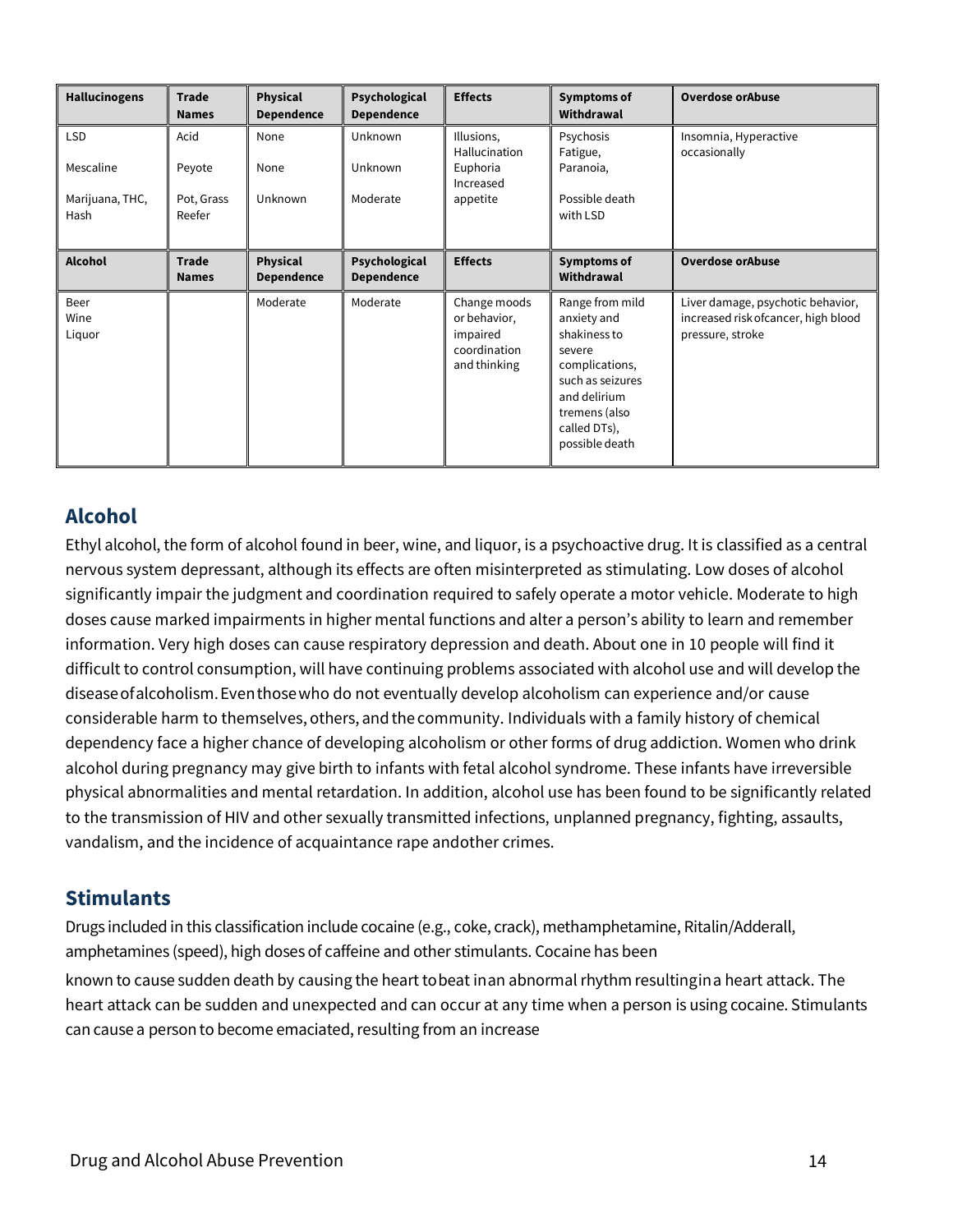Metabolism and an extremely decreased appetite. Psychologically, cocaine and most amphetamines are extremely addictive and affect the pleasure center of the human brain. Stimulant intoxication can lead to visual, auditory, and tactile hallucinations and delusional type thinking. After a person develops dependence upon cocaine or an amphetamine, sudden or gradual cessation in use can cause markedly diminished interest or pleasure in most daily activities. Fatigue, insomnia, and feelings of worthlessnessarealsocommonandcanpossibly result in suicide attempts.

#### **Narcotics**

Drugs included in this classification include opium, morphine, codeine, heroin, OxyContin, methadone, Percodan, Percocet, and other opium derivatives and synthetics. Narcotics are the most physically addictive illicit drugs. The first or second administration of narcotics results in atremendous euphoric feeling that cannot be repeated due to the rapid development of tolerance to the drug. This leaves the user with high cravings and low benefits from continueddrug use. The user must continue ingesting the drug in order not to develop withdrawal symptoms. A major physical risk associated with the use of narcotics is sudden death resulting from respiratory arrest. Other risks include infection due to IV druguse. Psychologically, cravingsfor narcotics can be severe.

### **Phencyclidine/Ketamine**

These drugs form a distinct category of their own because the effects produced are unlike any other drugs. Ketamine ("Special K") and Phencyclidine (PCP) act similarly to a hallucinogen, in some respects. In other respects, they act similarly to that of a central nervous system (CNS) stimulant as well as a CNS depressant. Among their side effects are delirium, visual disturbances, hallucinations, and severe violence. Some evidence of long-term memory disordersand psychological disturbances resembling schizophrenia alsohas been linked to the use of these drugs.

#### **Hallucinogens**

Drugs in this classification include LSD (acid), mescaline (peyote), mushrooms (psilocybin), amphetamine variants (ecstasy), and other hallucinogens. The greatest short-term risk associated with ecstasy is dehydration and overheating. Additionally, consequences that ecstasy may have on the brain include depression, anxiety, and effects on the brain's ability to think and store memories. The greatest risk associated with LSD use is a "bad trip," which can occur at any time, even with individuals who have used the drug many times. A bad trip is a psychological reaction to the ingestion of LSD and is primarily based upon the user's mindset and environment at the time of administration. A bad trip can result in extreme paranoia, panic attacks and a loss of self-control. The most extreme outcomeofabadtrip canbe permanent psychosis or even death.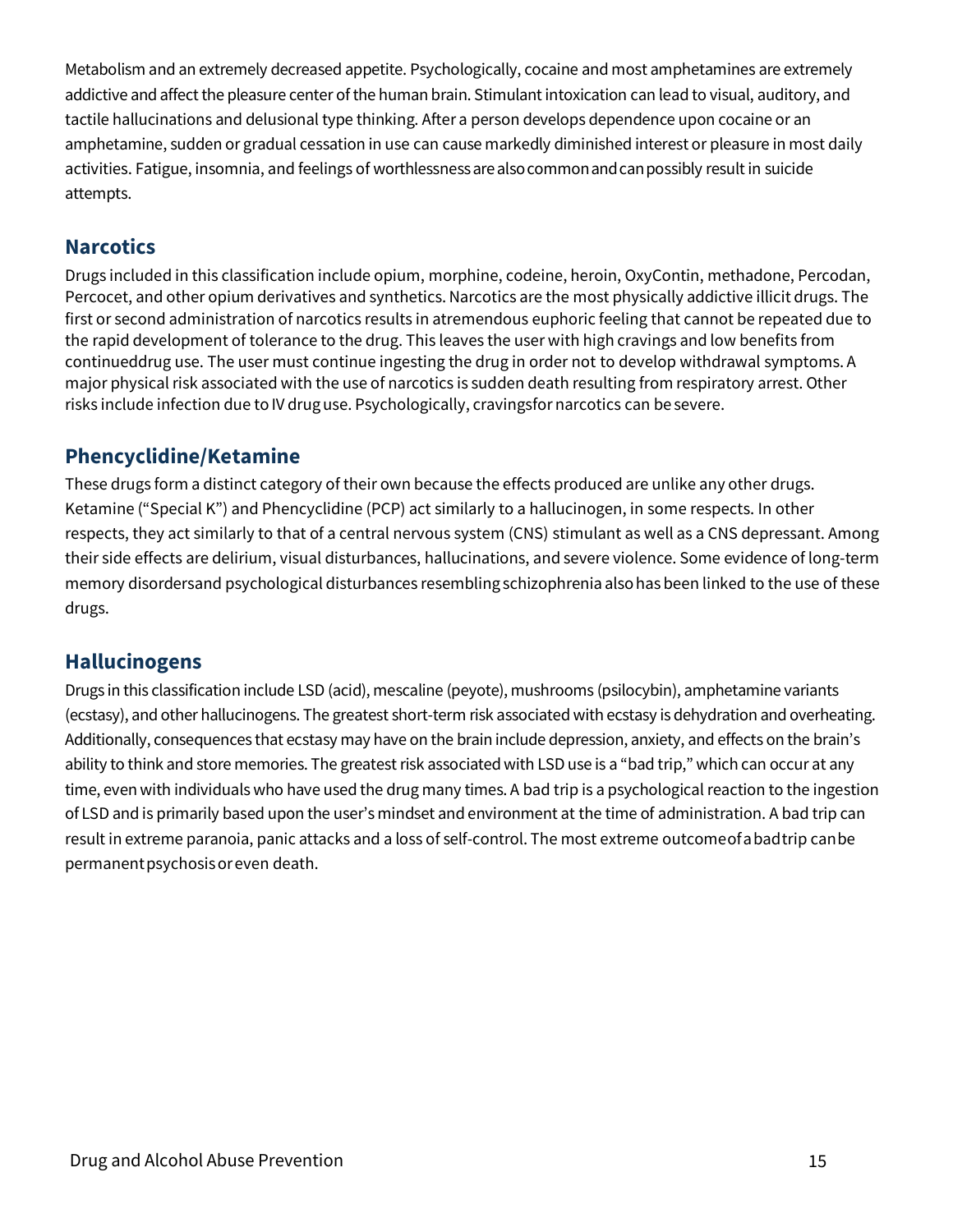# **Nicotine**

Nicotine is the powerfully addictive substance in tobacco that can "hook" a user in as few as three cigarettes. Short-term health effects related to smoking can include wheezing, coughing, frequent colds, and decreased senses of smell and taste. Smoking can also trigger asthma symptoms. Long-term health effects can include chronic bronchitis, lung cancer, or cancer of the mouth, throat, bladder, pancreas or kidney.

## **Inhalants**

Inhalants include a wide variety of breathable chemicals that produce mind-altering results. The three major subcategories of inhalants include volatile solvents, aerosols, and anesthetics. The most commonly abused inhalants are gas, glue, paint and nitrous oxide (including whippets). A major physical consequence in inhalant use is sudden death occurring from heartbeat irregularities.

Inhalants produce an inebriation effect with associated bizarre thoughts, dizziness, numbness, and a lack of coordination. The intoxicated person will have problems performing even the most mundane tasks, and serious accidents can result. Long-term effects can include brain damage, poor concentration, and memory loss.

### **Cannabis**

Drugs in this classification include marijuana, tetrahydrocannabinol (THC), hashish and hashish oil. Physical risks of marijuana use include damage to the lungs, chromosomes, and reproductive system. The most severe consequences of cannabis use affect brain functioning. Chronic marijuana use can result inchanges in perception, motor activity, sensation, emotional response, motivation, memory, and states of awareness.

#### **Depressants**

Drugs in this classification include Rohypnol and other barbiturates, benzodiazepines, Xanax,valium, GIIB and other depressants including alcohol. Depressants produce rapid tolerance. Severe withdrawal, including seizures and death, canoccurif depressantuse is immediately stopped. Depressants also can cause sudden death by respiratory arrest or by stroke resulting from a marked increase in blood pressure. Mixing alcohol with other depressants can be lethal.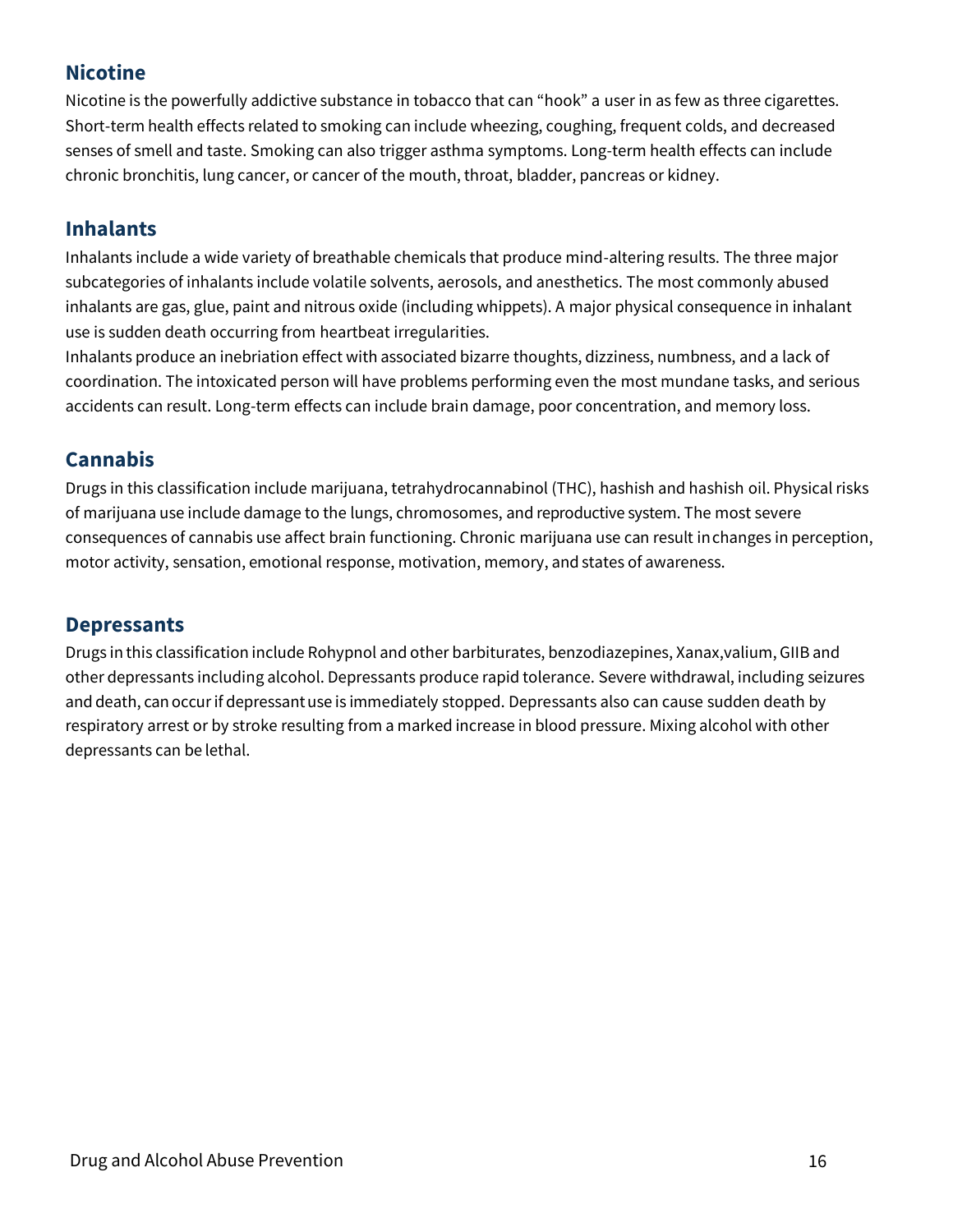# **PREVENTATIVE MEASURES**

<span id="page-16-0"></span>The University operates as an alcohol and drug free institution. The presence of alcohol is prohibited at all events hosted by or held at Joyce University; the University neither provides the alcohol nor allows students or employees to bring their own alcohol. Another preventative measure taken by the University to ensure compliance with the standards ofconduct outlined in this program is the mandatory background checks and drug screens completed by most of the students. Nursing and Occupational Therapy Assistant students are tested prior to admission. Additionally, the University drug tests students and employees on a random basis throughout the year.

Finally, once per year the University hosts a "Campus Safety Week" during which students and employees are provided with information, brochures, tips, and activities to increase awareness and knowledge of crime prevention which includes a review of the Drug and Alcohol Abuse Prevention Program.

# **RESOURCES**

<span id="page-16-1"></span>The Student Services Department provides information to students and employees about the availability of external resources on counseling, health, mental health, addiction and drug and alcohol abuse. Some of the information is available by handout from the Student Services Department. The list below constitutes commonly utilized community resources and is not comprehensive of all available resources.

**Alcoholics Anonymousѹѹѹѹѹѹѹѹѹѹѹѹѹѹѹѹѹѹѹѹѹѹѹѹѹѹѹѹѹѵѹѹѹѵѵѵ**801-484- 7871

80 Louise Ave S (2850 S), Salt Lake City, UT 84115

12 step program, **OPEN MEETINGS**: As the term suggests, meetings of this type are open to alcoholics and their families and to anyone interested in solving a personal drinking problem or helping someone else to solve such a problem. **CLOSED MEETINGS**: These meetings are limited to alcoholics. They provide an opportunity for members to share with one another on problemsrelated to drinking patterns and attempts to achieve stable sobriety. They also permit detailed discussion of various elements in the recovery program.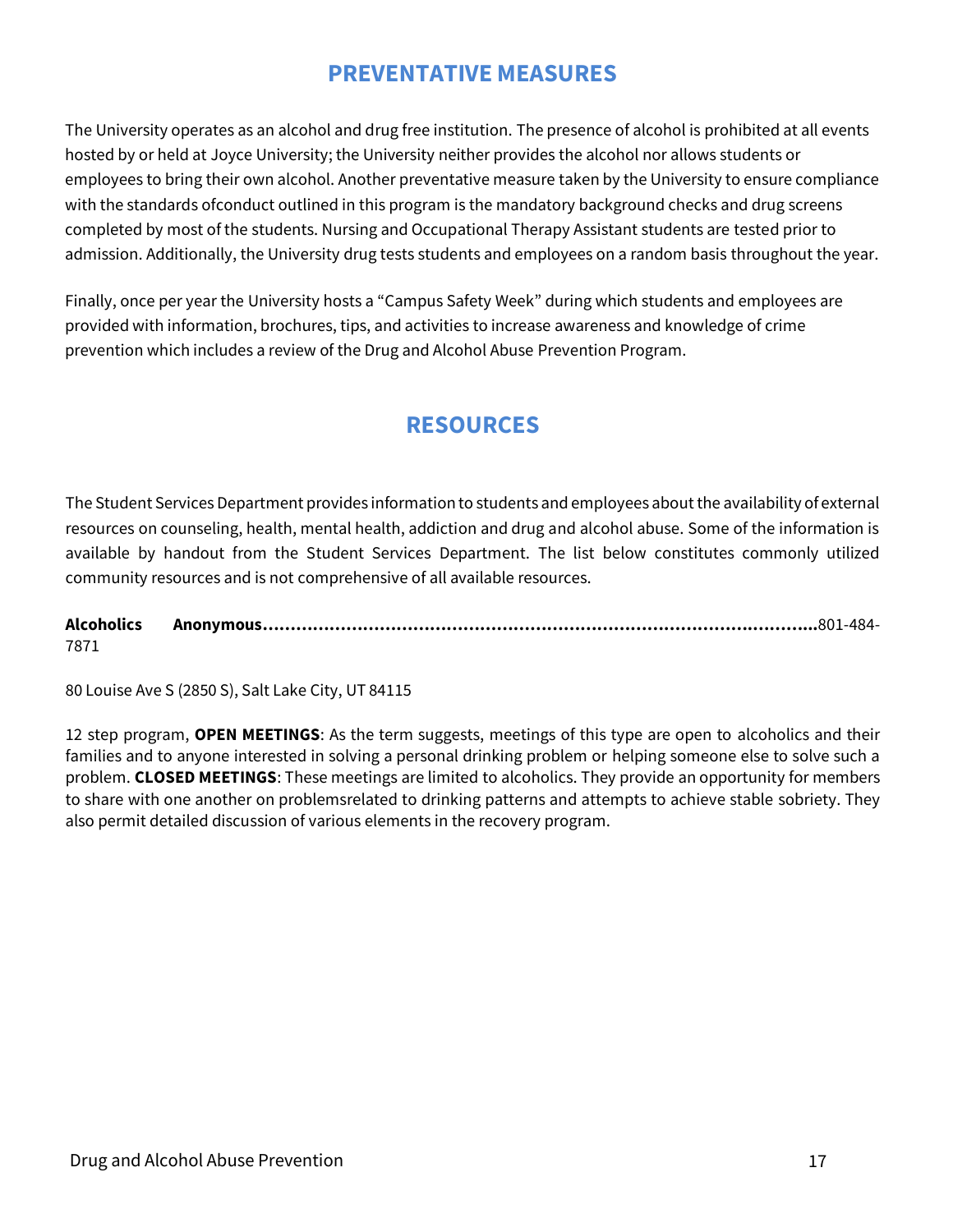| Alcoholism Treatment Center—House of Hope………………………………………………………………801-373-9222 |
|-------------------------------------------------------------------------------|
|                                                                               |

1726 Buckley Ln, Provo, UT 84606

House of Hope's women & children's program in Provo provides safe and confidential residential treatment services for women, pregnant women, women who are trying to reunite with their children and mothers with drug and alcohol dependence and other co-occurring issues. Services offered include group, individual, and family counseling; substance abuse education; parenting skills classes; parent-child assessments; relapse prevention; anger and stress management; case management; family involvement; social/healthy living activities; drug and alcohol testing; referral to AA, NA, and CA groups. Aftercare and recovery support services are also available. Therapeutic day treatment services are provided for children 6 months to 8 years of age.

**Gathering Placeѹѹѹѹѹѹѹѹѹѹѹѹѹѹѹѹѹѹѹѹѹѹѹѹѹѹѹѹѹѹѹѹѹѹѹ**801-226-2255

251 East 1200 South, Orem, UT 84058

Gathering Place (UCCODAR) in Orem, Utah is an alcohol rehab center focusing on substance abuse treatment services and provides substance abuse treatment with outpatient care. Pregnant or postpartum women, women, men, DUI or DWI offenders, and criminal justice clients are supported for drug treatment.

#### **Institute of Changeѹѹѹѹѹѹѹѹѹѹѹѹѹѵѵѹѹѹѹѹѹѹѹѹѹѹѹѹѹѹѹѹѹѹѹ**801-487-0487

958 East 11190 South, Sandy, UT, 84094, USA

A drug treatment program focusing on substance abuse treatment services. Providing substance abuse treatment and buprenorphine used in drug treatment with outpatient care. Dual diagnosis or persons with co-occurring disorders, gays and lesbians, seniors or older adults, pregnant or postpartum women, women, men, and DUI or DWI offenders are supported for drug rehab. Medicare, private health insurance, and self-payment is accepted with sliding fee scales and payment assistance.

**Turning Point Cente-ѹѹѹѹѹѹѹѹѹѹѹѹѹѹѹѹѹѹѹѹѹѹѹѹѹѹѹѹѹѹѹѹѹ**801-576-0745

2945 E. Turning Point Circle, Sandy 84092

Programs include Inpatient Rehab, Day Treatment Program, Outpatient Rehab, and Cognitive Behavioral Therapy. Addictions treated; Heroin, Oxycodone, Alcohol, Steroid, Cocaine, Meth, Marijuana, and Prescription abuse. A non 12-step program is used as well as teaching Emotional Regulation skills, Mindfulness based CBT, EDMR and group therapy.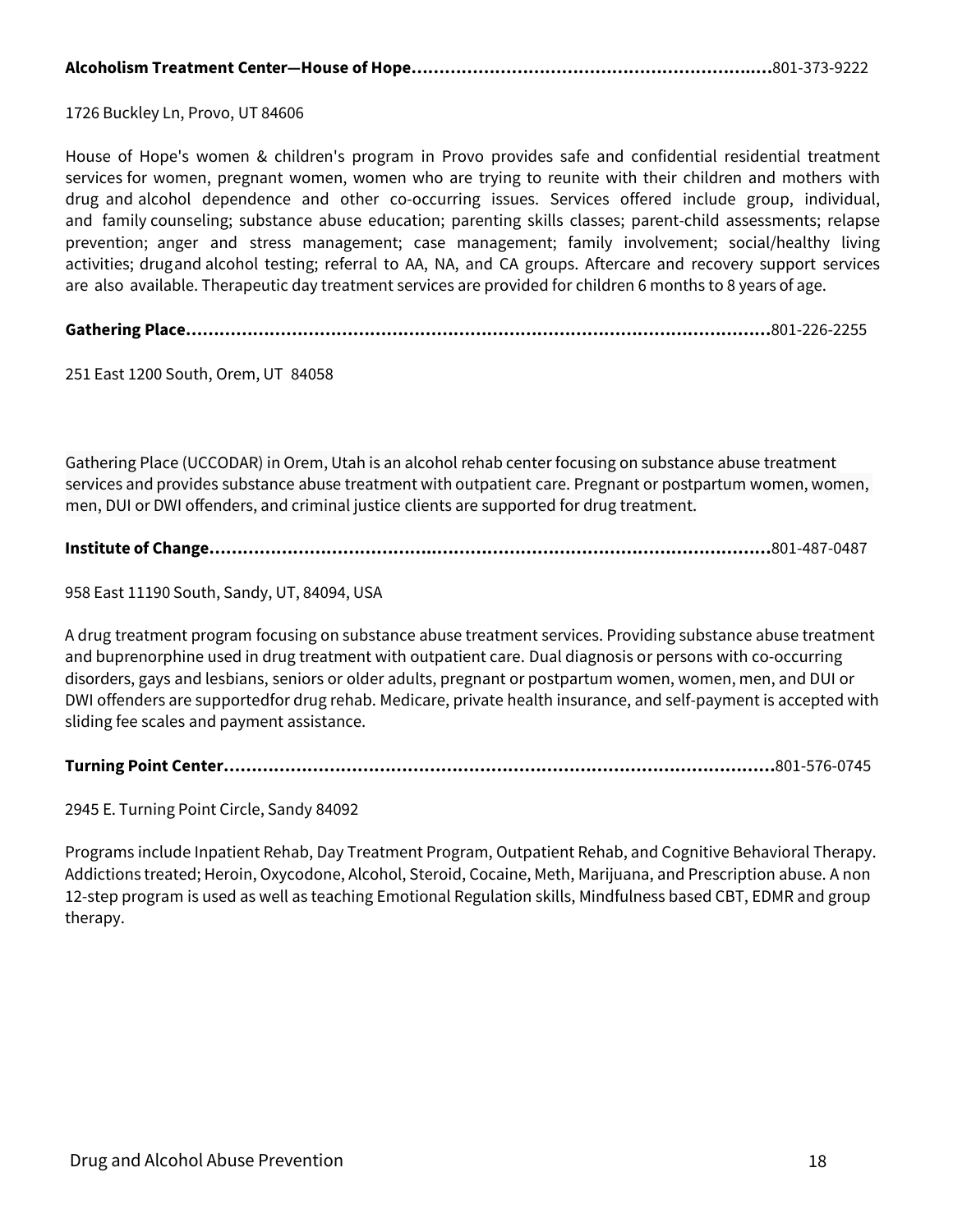|--|--|--|--|

8221 South 700 East (On the East Side of 700 East) Sandy, Utah 84070

Open Monday through Saturday, 9 am to 10 pm, with flexible group schedules. Specialize in Intensive Outpatient (IOP) substance and mental health treatment, as well as treatment for court-ordered and private clients seeking IOP or Outpatient Alcohol & Drug counseling, Domestic Violence Survivors and offenders, Employment Services, Mental Health treatment, and several other services. Programs include individual therapy, groups, and educational workshops for children, teens, adults, and seniors. Along with substance abuse and domestic violence, we treat fear, anxiety, depression, and families.

#### **Utah County Department of Drug and Alcohol Prevention and Treatment........................801-851-7128**

#### 151 S University Ave #3200, Provo, UT 84601

The center treats Substance abuse, Opiate addiction, and Alcoholism through medically assisted detox, Vivitrol used for Addiction Recovery and Naltrexone. Intensive Outpatient (IOP), Outpatient (OP) and Dual Diagnosis/Co-Occurring Disorders Treatment are offered.

**Annie's Houseѹѹѹѹѹѹѹѹѹѹѹѹѹѹѹѹѹѹѹѹѹѹѹѹѹѹѹѹѹѹѹѹѹѹѹѵѵѵ**385-255-9117

#### 1601 13200 S, Draper, UT 84020

A trusted addiction recovery center for women in Utah created for and by women, with the goal of helping patients feel comfortable through every step of the rehabilitation process. Healing from a drug addiction is a journey that takes time and deserves respect. Options are available for people who are interested in admitting themselves, and those who need to admit a family member, friend, or loved one. The center follows a 12-step program and offers support for the whole family.

|--|--|

3281 N Main St, Spanish Fork, UT 84660

Residents stay at Foothill for 30 to 45 days. After an initial intake assessment, a treatment plan is devised that includes daily [group](http://rehabreviews.com/group-therapy/) and [individual therapy an](http://rehabreviews.com/individual-therapy/)d life skills classes. The treatment team includes Master's-level therapists such as LCSWs and CSUCD addiction counselors. There is also a nursing staff to help with medical needs. The treatment team uses Motivation Interviewing (MI) in therapy as well as the 12-step framework. Residents attend two on-site 12-step meetings each week and are transported to additional meetings in the community several times a week. Foothill does not specialize in treating co-occurring disorders, but if residents exhibit mental health disorder symptoms they are transported to an area psychologist for dual diagnosis support.